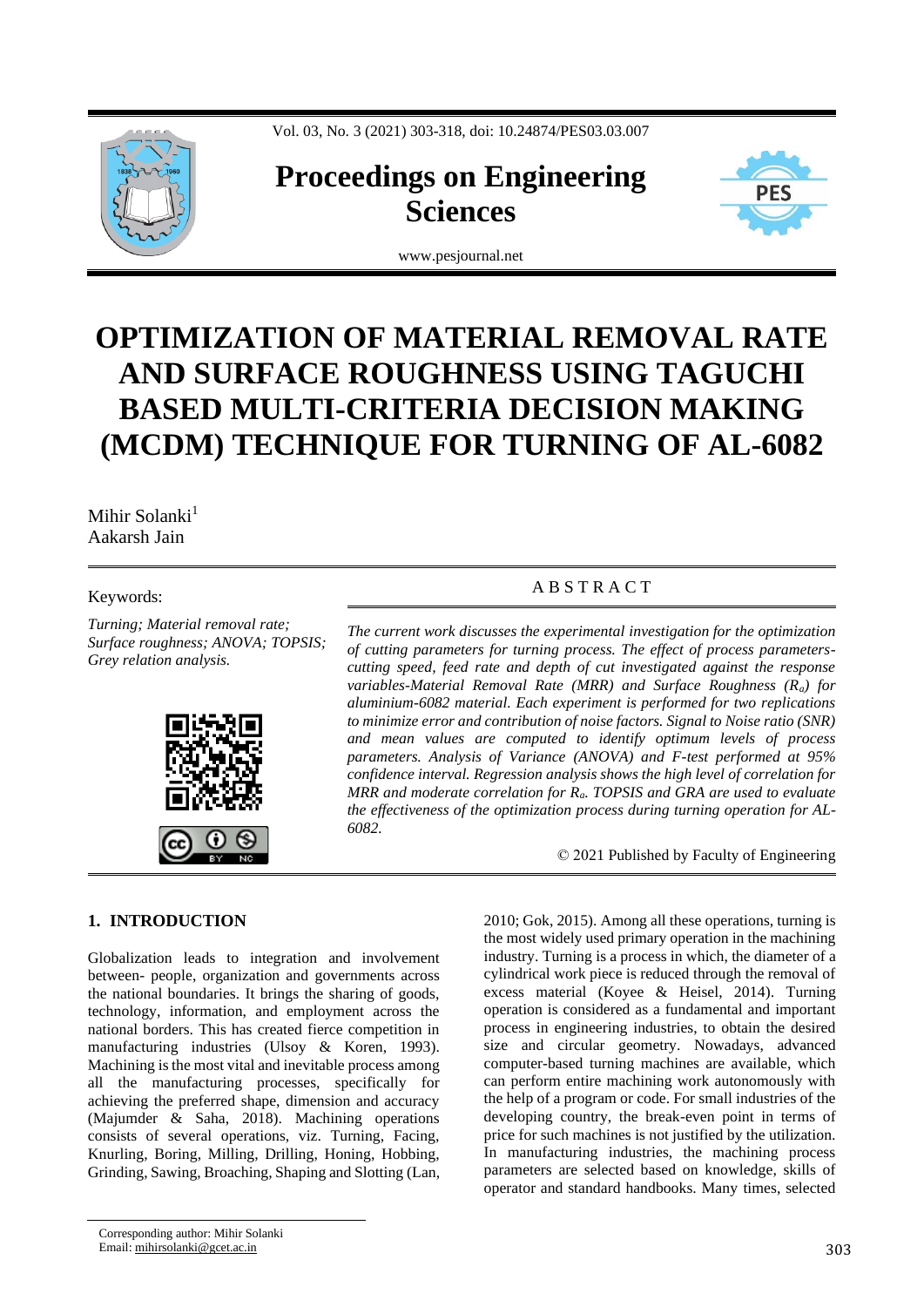process parameters are not optimal, which leads to an economic loss of production (Thakur et. al 2009). Maximum performance of the selected machine is obtained, if the selected parameters are optimum (Ribeiro et al., 2017). Material removal rate (MRR) is defined as a rate of removal of excess material (in cubic meter) in unit time (Deresse et. al. 2019). Surface roughness  $(R_a)$  is a measure of the profile or texture of the finished part (measured in microns) (Palanisamy et. al, 2018). In any machining operation, there is always a trade-off between Material Removal Rate (MRR) and surface finish, as the MRR increases- surface finish decreases (i.e. R<sup>a</sup> increases). The variable which affects the MRR and  $R_a$ for turning operations are mentioned below.

- a) Machine characteristics- Vibration, Machine error etc.
- b) Work material characteristics Chemical composition, Heat treatment, Mechanical properties etc.
- c) Process parameters Working conditions (wet/dry), speed, feed and depth of cut
- d) Cutting tool parameters Tool material, Coating of tool and coating method, cutting method (orthogonal/oblique) etc.

# **1.1 Problem definition**

In machining process, as mentioned above, many parameters affect the response variable. Several parameters are out of control from the human capability such as ambient temperature, humidity, in built machine characteristics etc. Also, it is not possible to take into consideration all variables that affects the response variable due to constrained resources of manpower and cost of experiment. Henceforth, the selection of optimized process parameters with optimum working condition for the selected machine tool is essential (Gupta et. al, 2018). Selection of optimum process parameter is a complicated task. From the literature survey, it has been found that there are many case studies available for optimization of the turning process for various ferrous and non-ferrous alloys. Many of them are summarized in table 1. However, from the literature survey, authors did not find any study dealing with optimization of aluminium - 6082 for turning process. Hence, current study is dedicated to progress with aluminium- 6082.

# **1.2 Objective of the study**

The current study aims at optimization of process parameters for turning operation of aluminium-6082 for MRR and  $R_a$ . MRR and  $R_a$  are considered as a contrast parameter and they have an inverse relation. The selected input parameters are cutting speed, feed rate, depth of cut and working condition. The specific objectives of the case are as follow.

- a) To implement the design of experiment (DoE) practice for turning operation.
- b) To identify the optimum value of process parameters for MRR and Ra.
- c) To implement the practice of MCDM technique for optimization of conflicting response variables.
- d) Identification of statistically significant process parameters for MRR and R<sup>a</sup> value.

| Work material                | <b>Cutting tool</b><br>material                          | <b>Parameter</b>                                | <b>Response</b><br>variable                          | <b>Technique</b>             | <b>Process</b> | <b>Source</b>                            |
|------------------------------|----------------------------------------------------------|-------------------------------------------------|------------------------------------------------------|------------------------------|----------------|------------------------------------------|
| Titanium<br>$(Grade-2)$      |                                                          | CS, FR,<br>Approach<br>angle and<br>Nano-fluids | TW, Fc and $R_a$                                     | RSM, TOPSIS<br>and ANOVA     | CNC-Turning    | (Gupta et. al, 2018)                     |
| ASTM A588<br>mild steel      | Carbide cutting<br>tool insert                           | CS, FR, DC                                      | Power, R <sub>a</sub>                                | DOE, Hybrid<br><b>MCDM</b>   | Turning        | (Majumder and<br>Saha, 2018)             |
| Titanium alloy               |                                                          | CS, FR and<br>approach angle                    | $R_{a}$                                              | DOE, TOPSIS,<br>AHP          | CNC-Turning    | (Bartoszuk and<br>Gupta, 2018)           |
| EN-353                       | TNMG 160404-<br>$08-12$ with<br>coating of TiCN          | CS, FR, DC,<br><b>NR</b>                        | MRR, R <sub>a</sub> , Power,<br>Energy<br>Efficiency | DOE, AHP,<br><b>ANOVA</b>    | CNC-Turning    | (Kumar et. al, 2017)                     |
| $EN-25$                      | <b>CNMG 120404</b><br>- CVD coated                       | CS, DC, DC                                      | Circularity and<br>Cylindricality                    | DOE, TOPSIS,<br><b>ANOVA</b> | CNC-Turning    | (Balasubramaniyan<br>and Selvaraj, 2017) |
| CP-Ti grade 2                | SNMG120408                                               | CS, FR, DC                                      | MRR, R <sub>a</sub> , Fc, Tm                         | DOE, TOPSIS,<br><b>ANOVA</b> | Turning        | (Khan and Maity,<br>2017)                |
| <b>EN25</b>                  | CVD and PVD<br>coated insert                             | CS, FR, DC                                      | MRR, R <sub>a</sub> , Micro<br>hardness              | DOE, TOPSIS                  | CNC-Turing     | (Singaravel and<br>Selvaraj, 2015)       |
| $15-5$ PH<br>stainless steel | CNMG 120408-<br><b>GM</b><br>coated with<br><b>TiAlN</b> | CS, FR, DC                                      | $Fc, R_a$                                            | DOE, TOPSIS,<br><b>GRA</b>   | CNC-Turning    | (Palanisamy and<br>Senthil, 2016)        |
| Inconel-718                  | PVD coated<br><b>CNMG 1204</b><br>08-QM 1105             | CS, FR, DC,<br><b>HPCS</b>                      | Fc, Ft, $R_a$ , TW                                   | DOE, TOPSIS                  | CNC-Turning    | (Raykar and<br>Dabade, 2016)             |

**Table 1. S**ummary of related studies for turning and related processes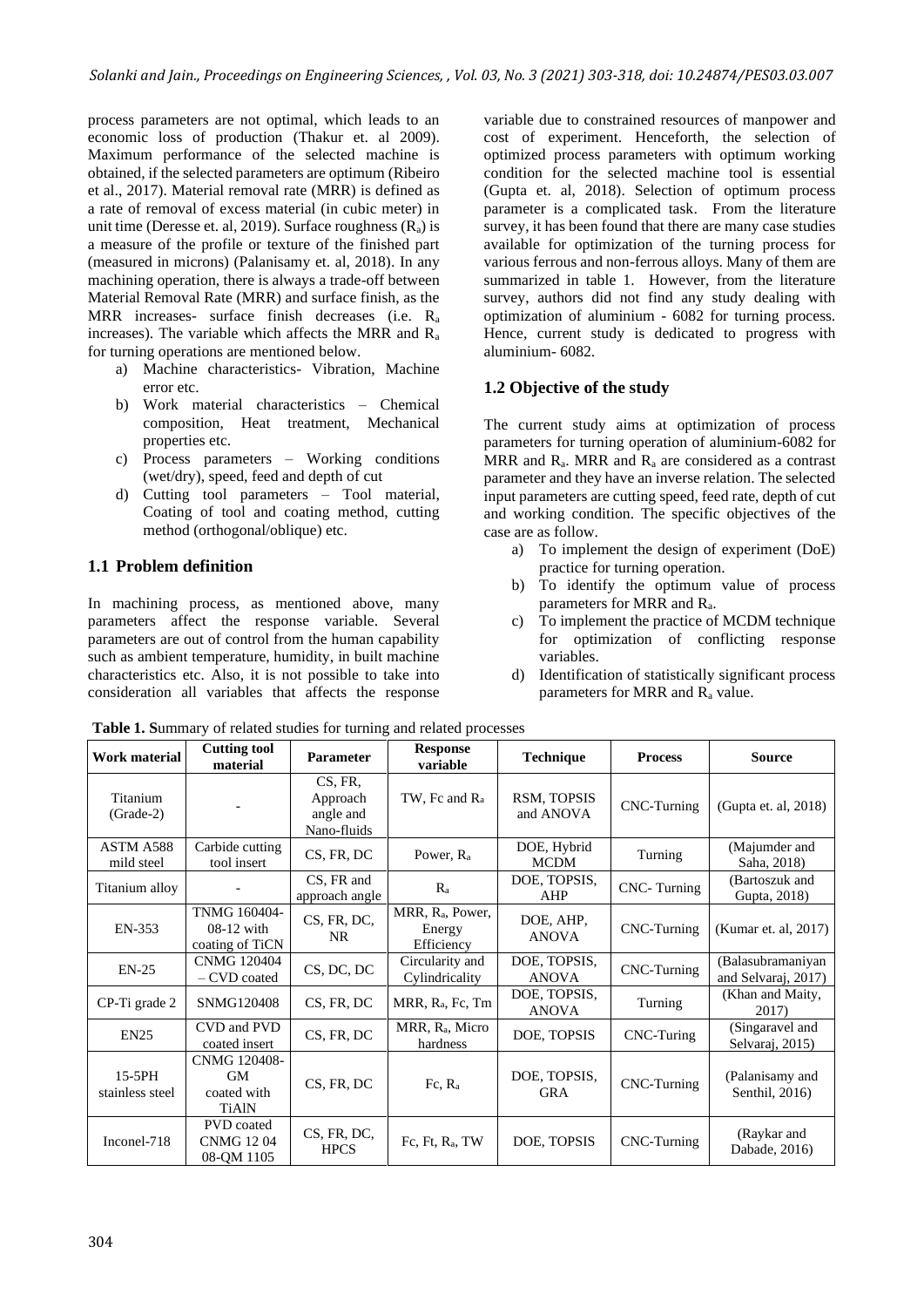| <b>Work material</b>                 | <b>Cutting tool</b><br>material                                       | Parameter                                                    | <b>Response</b><br>variable                                              | <b>Technique</b>                           | <b>Process</b>         | <b>Source</b>                         |
|--------------------------------------|-----------------------------------------------------------------------|--------------------------------------------------------------|--------------------------------------------------------------------------|--------------------------------------------|------------------------|---------------------------------------|
| Inconel 800H                         | Cryogenically<br>Treated<br>Multilayer<br><b>CVD-Coated</b><br>Tool   | CS, FR, DC                                                   | MRR, R <sub>a</sub> , Micro-<br>Hardness, Degree<br>of Work<br>Hardening | DOE, TOPSIS                                | CNC-Turning            | (Palanisamy and<br>Selvaraj, 2018)    |
| Magnesium<br>alloy AZ91D             | PCD cutting<br>inserts                                                | CS, FR, DC                                                   | $R_a$ and TW                                                             | RSM, TOPSIS,<br>GRA, ANOVA                 | Turning                | (Ramesh et. al,<br>2016)              |
| EN <sub>8</sub>                      | Carbide tool                                                          | CS, FR, DC                                                   | MRR and $R_a$                                                            | DOE, SNR,<br><b>TOPSIS</b>                 | Turning                | (Rao and<br>Venkatasubbaiah.<br>2016) |
| Ductile iron                         | <b>SNMG 120408</b><br>$-OM$<br>GC1125 and<br><b>PSBNR 2020</b><br>K12 | CS, FR, DC                                                   | Cutting Force, R <sub>a</sub>                                            | DOE, Fuzzy<br>TOPSIS.<br>ANOVA, RSM        | CNC-Turning            | (Gok, 2015)                           |
| S45C Steel                           | <b>MITSUBISHI</b><br>NX2525                                           | CS, FR, DC,<br>NR.                                           | MRR, R <sub>a</sub> , TW                                                 | DOE, Fuzzy<br><b>TOPSIS</b>                | CNC-Turning            | (Lan, 2010)                           |
| AISI O1 tool<br>steel                |                                                                       | CS, FR, DC,<br><b>NR</b>                                     | MRR and $R_a$                                                            | DOE, TOPSIS,<br><b>GRA</b>                 | Turning                | (Kataria and Kumar,<br>2014)          |
| <b>INCOLOY</b><br>800H               | CVD coated tool                                                       | Cutting speed,<br>Tool condition<br>Feed and<br>Depth of cut | MRR, R <sub>a</sub> , micro<br>hardness                                  | Orthogonal array,<br>TOPSIS.<br><b>GRA</b> | Cylindrical<br>Turning | (Palanisamy and<br>Selvaraj, 2019)    |
| Glass fiber<br>reinforced<br>polymer | Carbide tool<br><b>VNMG110408</b>                                     | CS, FR, DC                                                   | MRR, $R_a$                                                               | DOE, TOPSIS                                | Turning                | (Parida and Routara,<br>2014)         |

**Table 1. S**ummary of related studies for turning and related processes (continued)

CS=Cutting Speed, FR=Feed rate, TW=Tool wear, Fc= Cutting force, Ft=Thrust force, DC= Depth of cut, NR=Nose radius, Tm=machining temperature, SNR= Signal to noise ratio, AHP= Analytical hierarchy process, HPCS=High pressure coolant system

# **2. DESIGN METHODOLOGY**

Number of techniques can be applied for the optimization of process parameters of turning process. Many case studies show, multiple techniques that can be integrated to optimize several goals; and it will be helpful to conclude meaningful analysis.

Initially DoE is employed to generate layout of experiment. Using concept of signal to noise ratio (SNR), optimum process parameters are identified for MRR and Ra. Weights have been assigned to MRR and Ra. TOPSIS and GRA methods are implemented to optimize the response variables.

# **2.1 Design of experiment**

Experiments are performed by investigators to discover meaningful relation between response and input variable (Montgomery, 2017). Design of experiment (DoE), one factor at a time (OFAT) and Best-guess-approach (BGA) are used for the construction of the experiment. BGA approach is most conventional; it works based on trial and error method. However, it requires significant knowledge related to process, and if initial guess is incorrect, it may take longer time to identify correct combination (Anderson and McLean, 2018). OFAT consider variation of single factor, while keeping the other factors constant. This creates maximum number of experiments, resulting highest cost. The major disadvantage of OFAT is that it misses key interactions

or combined effect of process parameters on response. DoE is a statistic-based method and it makes the effective and efficient utilization of data for meaningful conclusion. It also helps to identify statistically significant process parameters, which have maximum impact on response variable. DoE includes full factorial, fractional factorial and Taguchi's orthogonal arraymethods for construction of experiment. Full factorial considers all variables, at all levels. Total experiments are computed as factor<sup>level</sup>. Fractional factorial design includes 50% of runs, compared to full factorial design (Somashekara and Swamy, 2013). Taguchi's orthogonal array is a compact design, with least number of runs and delivers the same results as full factorial experiment (Solanki et. al, 2021).

# **2.2 Taguchi's orthogonal array**

Taguchi suggested extremely fractionated factorial designs and orthogonal arrays (OA) along with some novel statistical methods to solve problems. Due to this, implementation of DoE technique got the momentum, especially in the field of science and technology; and fourth era of statistical design begun (Deresse et. al, 2020). OA are selected based on total number of factors, levels of factors, interaction requirement among the factors, cost of experiment and degree of freedom. Identification of the parameters is concluded by causeand-effect study, flow-chart and brainstorming study. Degree of freedom is directly proportional to the levels of the factors. Thus "increase in the levels of the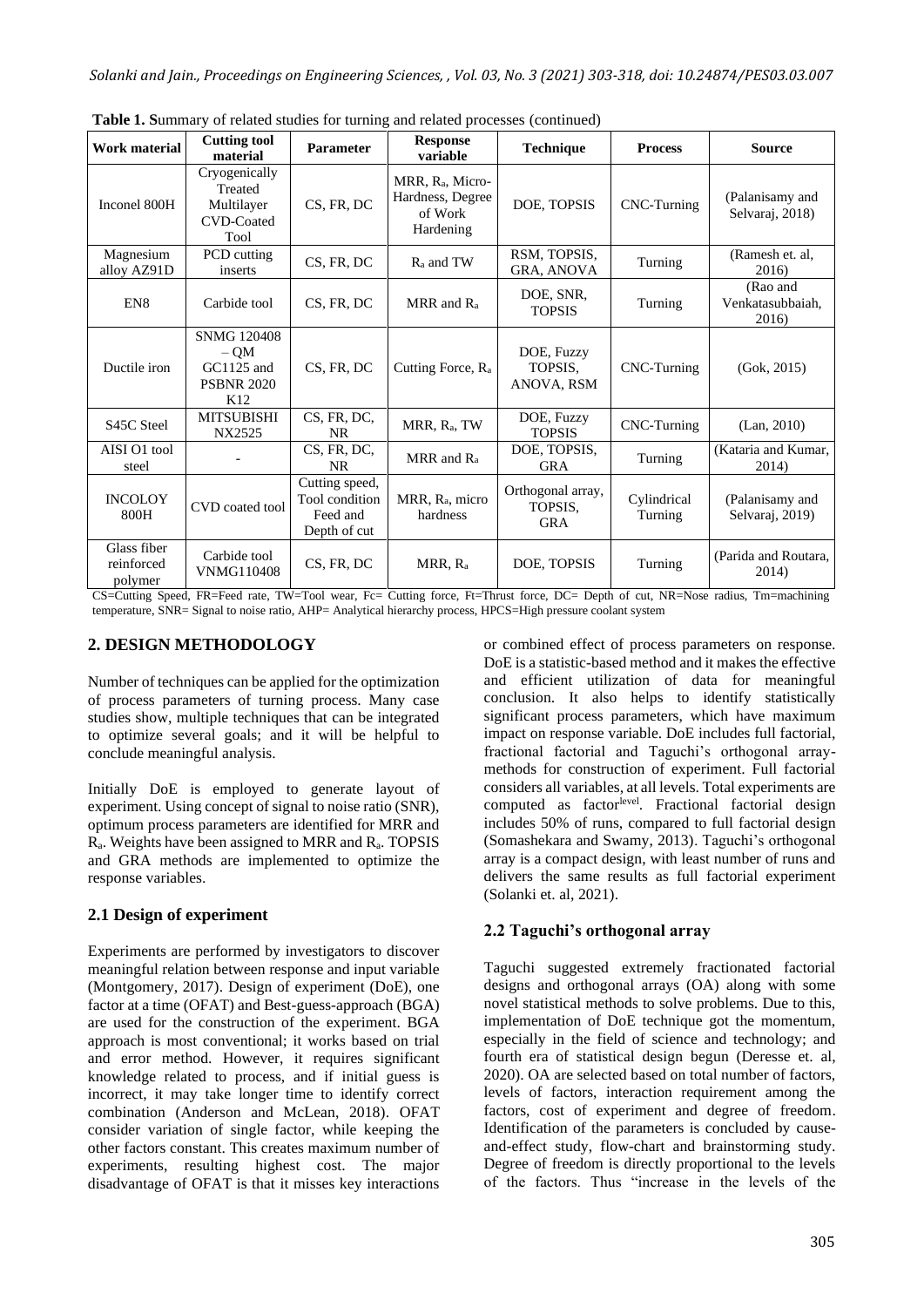parameter will increase degree of freedom, which in turn will increase number of runs of the experiment." Figure 1 delineate most used OA at different levels.



**Figure 1.** Commonly used orthogonal arrays

It is important to identify, common experimental conditions and equivalent experimental configurations (see table 2). Existing case study considers mixed level design.

| Table 2. Experimental conditions and size of trial runs |  |
|---------------------------------------------------------|--|
|---------------------------------------------------------|--|

| <b>Experimental condition</b> | Number of           | Number of    |
|-------------------------------|---------------------|--------------|
|                               | experiments in full | experiments  |
|                               | factorial design    | in Taguchi's |
|                               |                     | OΑ           |
| 4 three level factors         | 81                  |              |
| 13 three level factors        | 1594323             | 32           |
| 5 four level factors          | 1024                | 16           |
| 3 two-level factors           | x                   |              |
| 7 two-level factors           | 128                 | 8            |
| 11 two-level factors          | 2048                | 12           |
| 15 two-level factors          | 32768               | 16           |
| 31 two-level factors          | 2147483648          | 32           |

#### **2.3 Multi Criteria Decision Method (MCDM)**

The objective of MCDM is to convert multi criteria problem into single objective problem (Opricovic, 2004). MCDM is most widely used in manufacturing domain to identify optimum solution from finite number of alternatives. Each decision table (also referred as a decision matrix) in MCDM methods has four variables (Ananthakumar et. al, 2019). These variables are depicted below;

- a) Alternatives: Term alternatives represent the different choices of action available for decision maker
- b) Attributes: Attributes represents the criteria against which alternatives are assessed.
- c) Decision weight: from the evaluator's perspective, all the criteria have different values as per the application. Weights are assigned to each criterion based on relative importance.
- d) Decision matrix: Any MCDM problem can be expressed in a matrix form. Decision matrix is a measure of performance of alternatives with respect to the attributes.

TOPSIS is one of the MCDM methods used for solving multi criteria problem. The mathematics of this method is selecting the best alternative having the shortest distance from the positive ideal solution and farthest from the negative ideal solution (Nadda et. al, 2018).

## **2.4 Research gap**

Based on the referred literature's summary, it is concluded that most of the research is dedicated to steel and its alloy, very few researches have reported for nonferrous alloys. Optimization of process parameters for aluminium-6082 is probably not investigated, although it has applications in several areas. Also, in the optimization of turning operation, very few input parameters are considered.

## **3. EXPERIMENT DETAILS**

# **3.1 Machine tool**

The importance of turning center is to reduce the diameter of internal or external cylindrical part, which is either held rigidly or rotating. Turning center also used for many other operations viz. facing, drilling, boring, counter sinking, counter boring, knurling and so forth. Turning center refers to the workpiece held between the chuck and live center. Turning center is used to turn all the types of materials (soft to hard) with high degree of precision. Specifications of machine tool are mentioned in table 3.

| Machine tool            | Kirloskar <sup>™</sup> - Turn Master- |
|-------------------------|---------------------------------------|
|                         | 40                                    |
| Rotational speed of the | $50 - 2240$ rpm                       |
| spindle                 |                                       |
| Longitudinal feed rate  | $0.5 - 1.75$ mm/sec                   |
| Transverse feed rate    | $0.0015 - 0.18$ mm/sec                |
| Swing over bed          | $400$ mm                              |
| Total traverse length   | 1200mm                                |
| Drive                   | All gear train                        |

**Table 3.** Technical specifications of the Machine tool

#### **3.2 Work material**

6082 aluminium alloy is an alloy from the wrought aluminium-magnesium-silicon domain. Aluminium alloy 6082 is a medium to high strength alloy with outstanding corrosion resistance. With the introduction of this fresh alloy comparatively, aluminium 6061 is replaced by aluminium 6082 due to its higher strength, in many applications. The addition of enormous amount of manganese controls the grain structure which in turn results in a stronger alloy. Chemical composition for the 6082 aluminium alloy is mentioned in table 4. Typical applications of aluminium alloy 6082 are high stress applications, ore skips, trusses, beer barrels, bridges, milk churns, cranes and transport applications.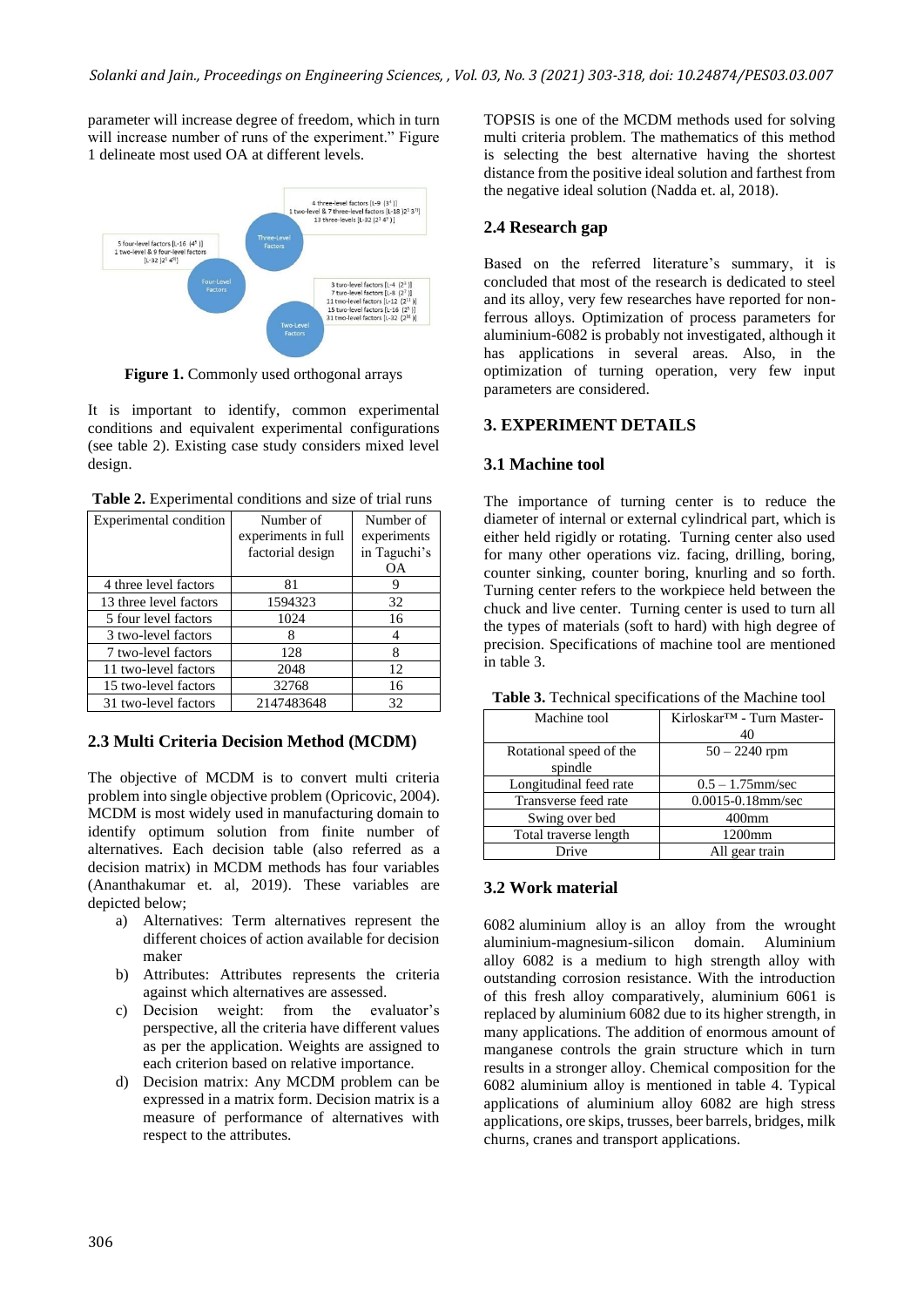| Hardness-Brinel              | 91 HB                                                                                                                                                                      |
|------------------------------|----------------------------------------------------------------------------------------------------------------------------------------------------------------------------|
| Hardness, Vickers            | 95                                                                                                                                                                         |
| Machinability                | Good (40%)                                                                                                                                                                 |
| Tensile strength, yield      | 250 Mpa                                                                                                                                                                    |
| Tensile strength, Ultimate   | 290 Mpa                                                                                                                                                                    |
| <b>Modulus of Elasticity</b> | 70 Gpa                                                                                                                                                                     |
| <b>Bulk Modulus</b>          | 45 Gpa                                                                                                                                                                     |
| Elongation at break          | $6 - 12%$                                                                                                                                                                  |
| Density                      | $2710 \text{ kg/m}^3$                                                                                                                                                      |
| <b>Chemical Composition</b>  | $Si: 0.7-1.3%$<br>Fe: $0.0 - 0.5\%$<br>$Cu: 0.0 - 0.1\%$<br>Mn: $0.4-1.0\%$<br>$Mg: 0.6-1.2\%$<br>$Zn: 0.0-0.2%$<br>Ti: $0.0 - 0.1\%$<br>$Cr: 0.0 - 0.25\%$<br>Al: Balance |

**Table 4.** Mechanical properties and chemical composition of Aluminium-6082

Mpa= Mega Pascal, Gpa=Gigapascal, HB= Hardness-Brinell, %=Percentage, Kg=Kilogram, m<sup>3</sup>=Cubic meter

## **3.3 Applied coolant and characteristics**

Many different types of coolants are available for machining operations, and they can be categorized as synthetic oil, soluble oils, mineral oil and straight oil. Current study uses Enklo-68, as water soluble oil. Metal grinding and cutting operation generates heat. The purpose of coolant is to reduce heat generation and increase its dissipation. Enklo-68 is generally preferred cutting oil. Oil composition has a rich level of petroleum and emulsifiers. The emulsion formed with this oil and water at high dilution is very stable. It can be used for wide range of grinding and machining operation, also provides very good cooling, rust protection and lubrication properties. While making emulsion always add oil to water as it easily mixes with water. Total 15 liters of oil is used in this experiment, in which the blend of water is 1/3.

## **3.4 Process parameters selection for quality attribute**

Team meeting is gathered to identify process parameters. Through brainstorming exercise, team identified number of factors, which may affect the quality characteristics of MRR and Ra. Using Ishikawa diagram, identified factors are categorized in to six categories. Figure 2 shows the outcome of brainstorming exercise.

The Ishikawa diagram is mainly used to analyze the product, process and problem dispersion. It is employed to correlate, end effect of an event with probable root causes (Solanki and Desai, 2015).

As an outcome of this exercise, team has identified controllable factors. The cutting tool used in turning operations is CNMG 12 04 04-QM 235 with CVD coating. The nomenclature for CNMG 12 04 04-QM 235 is depicted in table 5.



**Figure 2.** Ishikawa diagram for the quality of finished part during turning process

| <b>Table 5.</b> Nomenclature of CVD coated CNMG 1204 |  |
|------------------------------------------------------|--|
| 04-QM 235 tip                                        |  |

|                | <b>IndexAbbreviation</b> | <b>Explanation</b>                                                          |                               |
|----------------|--------------------------|-----------------------------------------------------------------------------|-------------------------------|
|                | $\subset$                | C- Shape Turning Insert                                                     | C                             |
| $\mathfrak{D}$ | N                        | Turning Insert with<br>$0^{\circ}$ clearance angle                          | N<br>$-0^\circ$               |
| 3              | M                        | Turning insert tolerances<br>$(\pm 0.002 \text{ to } \pm 0.006)$            | M                             |
| 4              | G                        | Turning insert with<br>Cylindrical hole and<br>Double-Sided Chip<br>breaker | G                             |
| 5              | 12                       | Cutting edge length                                                         | 12.90mm                       |
| 6              | 04                       | <b>Tool</b> thickness                                                       | 04.76mm                       |
| 7              | 04                       | Nose radius                                                                 | 0.4 <sub>mm</sub>             |
| 8              | QM                       | Manufacturers<br>designation for chip<br>breaker                            | For medium<br>turning process |
| 9              | 235                      | Grade of tool                                                               |                               |

The team identified speed, feed rate and depth of cut as most significant parameters and decided to perform machining with wet condition. Before performing the experiment, it must be planned well. The careful planning is key for the successful application of DoE. In manufacturing industries, the machining process parameters are selected based on knowledge, skills of operator and standard handbooks. Many a times selected process parameters are not optimal, which leads to economic loss of production (Solanki et. al, 2020). Maximum performance of selected machine is obtained, if selected parameters are optimum. Team has conducted the primary test runs to identify range of process parameters. Table 6 represent the selected levels of process parameters.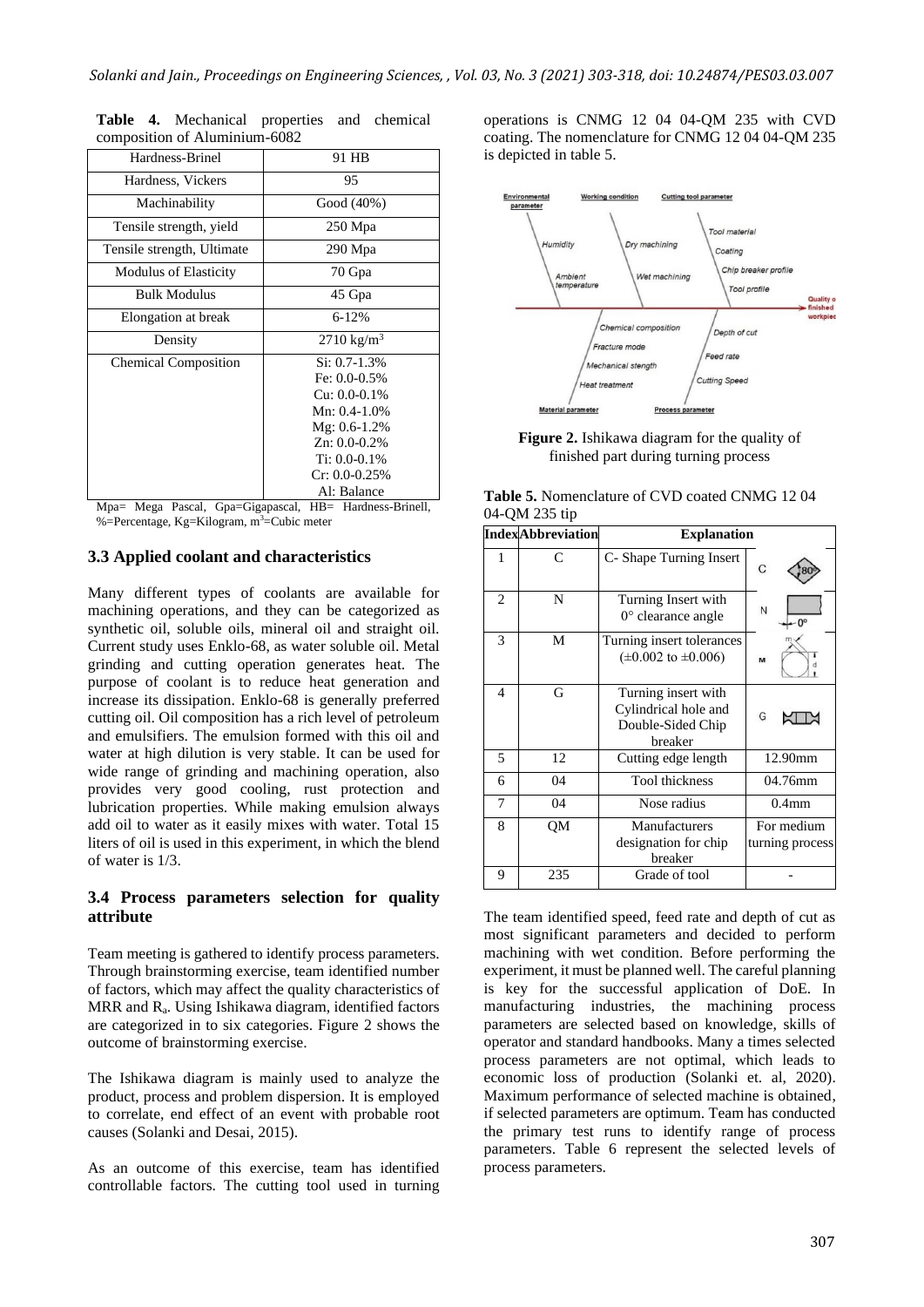| Speed (RPM)       | 180<br>450                                |      | 710  | 1120 |
|-------------------|-------------------------------------------|------|------|------|
| Feed (mm/sec)     | 0.18                                      | 0.25 | 0.32 | 0.40 |
| Depth of Cut (mm) | 0.2                                       |      |      | 0.6  |
| Tip               | CVD coated CNMG 12 04 04-QM<br>235 insert |      |      |      |
| Working condition | Anthromaxx-111 cutting oil (Wet)          |      |      |      |

**Table 6.** selected process parameters and levels

#### **3.5 Selection of orthogonal array**

Based on primary test runs, team had identified four levels for speed and feed rate, while two levels selected for depth of cut. This is the case of mixed level design. From Minitab statistical software, authors have identified number of options for the selection of OA. The details of available options for the selection of OA are mentioned in table 7. Authors have selected L16 OA with two factors at four level and one factor at two level. The details of experiment runs are mentioned in table 8. Table 9 represents physical description of the experiment, experimental setup and working conditions.

**Table 7.** Options for selection of orthogonal array with mixed level design

| Runs | Level <sup>^</sup> Column | Level <sup>^</sup> Column |
|------|---------------------------|---------------------------|
| L8   | $4^{\wedge}1$             | $2^{\wedge}2$             |
| L16  | $4^{\wedge}1$             | $2^{\wedge}2$             |
| L16  | $4^{\wedge}2$             | $2^{\wedge}1$             |
| L16  | $8^{\wedge}1$             | $2^{\wedge}2$             |
| L18  | $2^{\wedge}1$             | 3 <sup>2</sup>            |
| L18  | $6^{\wedge}1$             | 3 <sup>2</sup>            |
| L32  | $2^{\wedge}1$             | $4^2$                     |
| L36  | $2^{\wedge}1$             | 3 <sup>2</sup>            |
| L36  | $2^{\wedge}2$             | 3 <sup>1</sup>            |

Sr. No. Speed (rpm) Feed (mm/sec) Depth of cut (mm) 1 180 0.18 0.2 2 | 180 | 0.25 | 0.2 3 180 0.32 0.6 4 180 0.4 0.6 5 450 0.18 0.2 6 450 0.25 0.2 7 450 0.32 0.6 8 450 0.4 0.6 9 710 0.18 0.6 10 | 710 | 0.25 | 0.6 11 | 710 | 0.32 | 0.2 12 | 710 | 0.4 | 0.2 13 | 1120 | 0.18 | 0.6

14 | 1120 | 0.25 | 0.6 15 | 1120 | 0.32 | 0.2 16 | 1120 | 0.4 | 0.2

**Table 8.** L<sub>16</sub> orthogonal array

| Table 9. Summary of experimental set-up |  |  |  |
|-----------------------------------------|--|--|--|
|-----------------------------------------|--|--|--|

| Work piece       | Aluminium-6082 (bar length 625mm,      |
|------------------|----------------------------------------|
| material         | diameter 63mm, chuck holding length    |
|                  | 27mm and effective length for turning  |
|                  | 598mm)                                 |
| Response         | Material removal rate (MRR) and        |
| variable         | Surface roughness $(R_a)$              |
| Control          | Cutting speed (180, 450, 710 and 1120) |
| variables and    | rpm), Feed rate (0.18, 0.25, 0.32 and  |
| levels           | 0.40mm/sec) and Depth of cut (0.2 and  |
|                  | $0.6$ mm $)$                           |
| Tool material    | CNMG 12 04 04-OM 235                   |
| Machine tool     | $Kirloskar^{TM}$ - Lathe machine       |
| Methodology      | Taguchi's Orthogonal array, ANOVA,     |
|                  | Regression analysis, TOPSIS and GRA    |
| Selected         | L-16 (with mixed level design)         |
| orthogonal array |                                        |
| Objective        | "Small-the-better" for R <sub>a</sub>  |
| function         | "larger-the-better" for MRR            |

## **3.6 Performance of experiment and data Collection**

To perform the experiment, team has divided the entire length of the bar in to 16 parts. Each test run is performed on a specific length of 30mm.

Surface roughness is measured with the help of sophisticated surface texture measuring instrument SV-2100 of Mitutoyo Corporation. Measurement conditions are selected as, sample length of 25mm; total number of 16 samples and pitch of 1.0µm with filter setting of Gaussian element and speed of stylus movement is 0.5 mm/second.

Before performing the experiment, team has decided to perform Gage R&R study for the accuracy of surface measurement instrument. For performing Gage R&R test, team selected two operator and R<sup>a</sup> value is computed for two repetition. Total five samples are tested to identify differences among operator and measurement system. The results of Gage R&R study are depicted in figure 3. It shows the variation among measurement is 1.9%, which is less than the prescribed limit of 10%. Henceforth, measurement system is accurate.

# **4 EXPERIMENTAL OBSERVATION AND ANALYSIS**

# **4.1 Experiment results**

Authors conducted experiments to identify effect of process parameters (i.e. WS, FR and DOC) on the "output response variable" (i.e. MRR and  $R_a$ ). Table 10 and 11 shows the outcome results from the experiments. This study is performed with  $L_{16}$  OA, i.e., sixteen experiments are performed.

The experimental process is carried out for two iteration to minimize chances of error due to inherent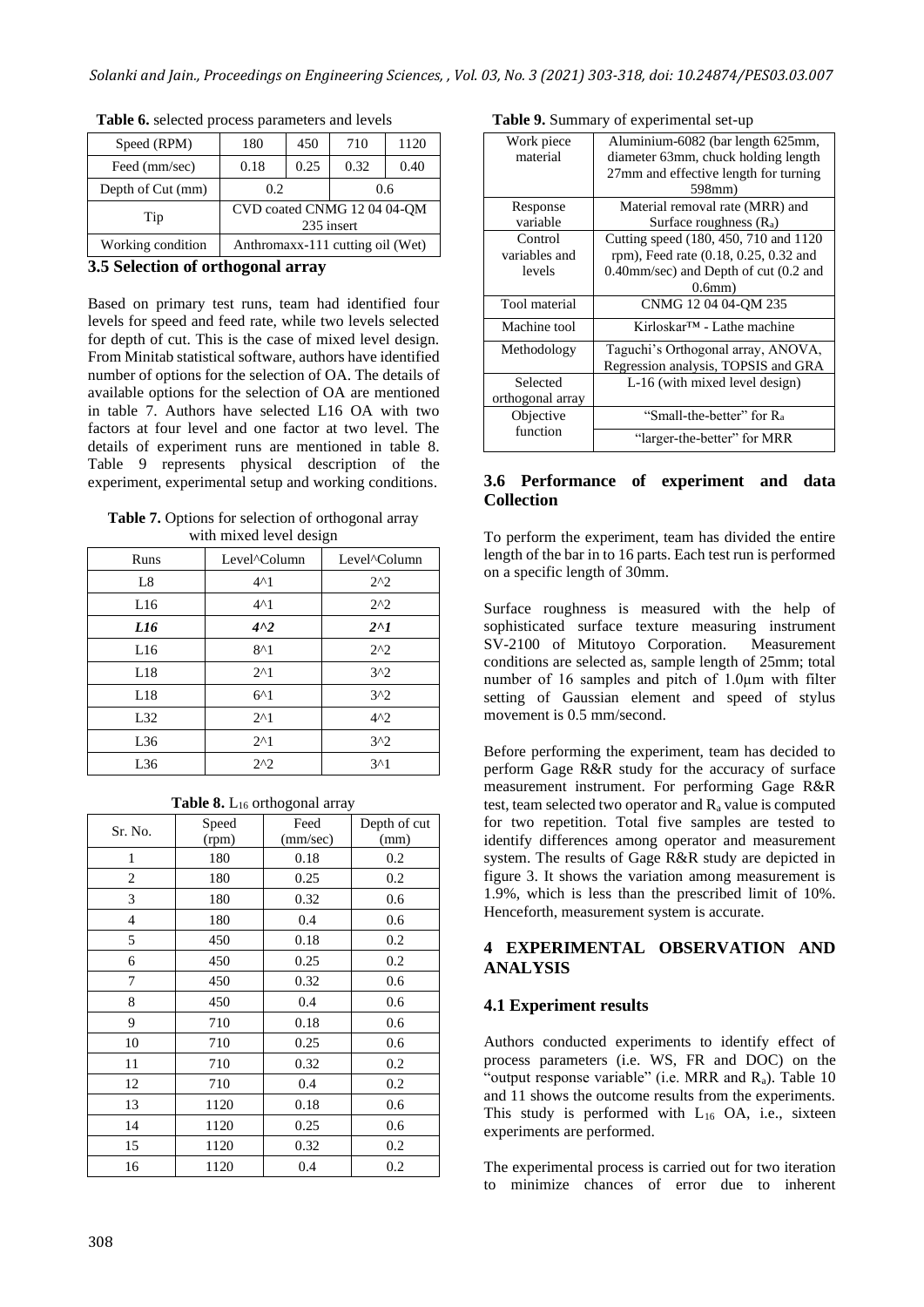characteristics of machine, from operator side, from metrology side and to avoid effect of environmental constraints. MRR is calculated using equation 1 and its values are mentioned in table 10, SNR and mean values for MRR are computed using equation 2 and 4 respectively. R<sup>a</sup> value is measured using surface roughness tester.  $R_a$  value for all 16 experiments is mentioned in table 11. SNR and mean values for  $R_a$  are computed using equation 3 and 4, respectively.

$$
MRR = \left(\frac{\frac{W_b - W_a}{T}}{\rho}\right) \times 1000\tag{1}
$$

$$
SNR = -10 \times \log \left[ \sum_{i=1}^{n} \left( \frac{1/\gamma_2}{n} \right) \right] \tag{2}
$$

$$
SNR = -10 \times \log \left[ \sum_{i=1}^{n} \frac{Y^2}{n} \right] \tag{3}
$$

$$
Mean = \frac{\sum_{i=1}^{n} Y}{n} \tag{4}
$$

 $W_b$  = Weight of aluminium bar before turning operation  $W_a$ = Weight of aluminium bar after turning operation  $T =$ Machining time (seconds)  $\rho$  = Density of work material

- 
- $N = Total number of runs in experiment$
- $Y_i$  = Result of i<sup>th</sup> run



**Figure 3.** Summary report of Gage R&R study for surface texture measuring instrument

|  | Table 10. Experimental results for MRR |  |  |  |
|--|----------------------------------------|--|--|--|
|--|----------------------------------------|--|--|--|

| Sr. No. | Run   | <b>Speed</b> | Feed     |      | Depth of cut   MRR for Iteration-1   MRR for Iteration- S/N Ratio for |                    |            | <b>Mean</b> |
|---------|-------|--------------|----------|------|-----------------------------------------------------------------------|--------------------|------------|-------------|
|         | Order | (rpm)        | (mm/sec) | (mm) | $\text{m}^3$                                                          | $2 \text{ (mm}^3)$ | $MRR$ (db) | (mm)        |
|         | 8     | 180          | 0.18     | 0.2  | 0.43                                                                  | 0.48               | $-6.8791$  | 0.455       |
| 2       | 11    | 180          | 0.25     | 0.2  | 0.60                                                                  | 0.63               | $-4.2302$  | 0.615       |
| 3       | 3     | 180          | 0.32     | 0.6  | 2.28                                                                  | 2.35               | 7.2880     | 2.315       |
| 4       | 13    | 180          | 0.4      | 0.6  | 2.85                                                                  | 3.10               | 9.4467     | 2.975       |
| 5       | 7     | 450          | 0.18     | 0.2  | 0.42                                                                  | 0.65               | $-6.0400$  | 0.535       |
| 6       | 2     | 450          | 0.25     | 0.2  | 0.60                                                                  | 0.75               | $-3.5751$  | 0.675       |
| 7       | 10    | 450          | 0.32     | 0.6  | 2.60                                                                  | 2.90               | 8.7479     | 2.750       |
| 8       | 15    | 450          | 0.4      | 0.6  | 3.10                                                                  | 3.38               | 10.1866    | 3.240       |
| 9       | 6     | 710          | 0.18     | 0.6  | 1.35                                                                  | 1.42               | 2.8206     | 1.385       |
| 10      |       | 710          | 0.25     | 0.6  | 1.90                                                                  | 2.21               | 6.1820     | 2.055       |
| 11      | 14    | 710          | 0.32     | 0.2  | 0.95                                                                  | 1.05               | $-0.0326$  | 1.000       |
| 12      | 16    | 710          | 0.4      | 0.2  | 1.23                                                                  | 1.10               | 1.2859     | 1.165       |
| 13      | 9     | 1120         | 0.18     | 0.6  | 1.45                                                                  | 1.62               | 3.6822     | 1.535       |
| 14      | 5     | 1120         | 0.25     | 0.6  | 1.85                                                                  | 1.99               | 5.6487     | 1.920       |
| 15      | 12    | 1120         | 0.32     | 0.2  | 0.80                                                                  | 0.68               | $-2.7011$  | 0.740       |
| 16      | 4     | 1120         | 0.4      | 0.2  | 1.10                                                                  | 1.30               | 1.4930     | 1.200       |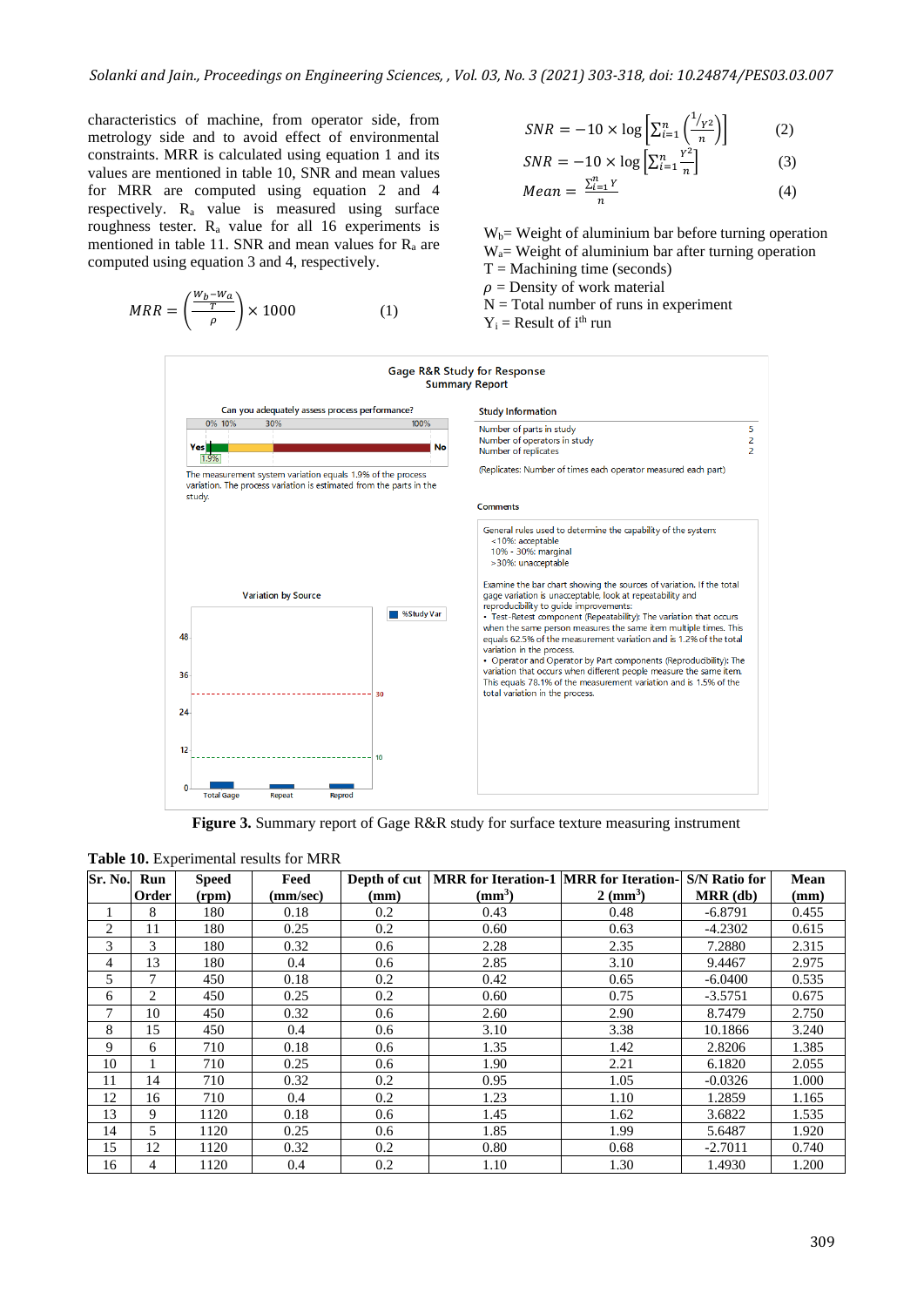| Sr No. | Run   | <b>Speed</b> | Feed     |      | Depth of cut Surface roughness for Surface roughness |                           | <b>S/N Ratio for</b> | <b>Mean</b> |
|--------|-------|--------------|----------|------|------------------------------------------------------|---------------------------|----------------------|-------------|
|        | Order | (rpm)        | (mm/sec) | (mm) | <b>Iteration-1</b> ( $\mu$ m)                        | for Iteration-2 $(\mu m)$ | <b>MRR</b>           | (mm)        |
|        |       |              |          |      |                                                      |                           | (d <b>b</b> )        |             |
| 1      | 8     | 180          | 0.18     | 0.2  | 0.95                                                 | 0.96                      | 0.4455               | 0.955       |
| 2      | 11    | 180          | 0.25     | 0.2  | 1.38                                                 | 1.40                      | $-2.8605$            | 1.390       |
| 3      | 3     | 180          | 0.32     | 0.6  | 1.65                                                 | 1.68                      | $-4.4286$            | 1.665       |
| 4      | 13    | 180          | 0.4      | 0.6  | 3.99                                                 | 3.63                      | $-11.6282$           | 3.810       |
| 5      | 7     | 450          | 0.18     | 0.2  | 1.35                                                 | 2.00                      | $-4.6408$            | 1.675       |
| 6      | 2     | 450          | 0.25     | 0.2  | 1.74                                                 | 1.73                      | $-4.7860$            | 1.735       |
| 7      | 10    | 450          | 0.32     | 0.6  | 2.77                                                 | 1.83                      | $-7.4122$            | 2.300       |
| 8      | 15    | 450          | 0.4      | 0.6  | 4.53                                                 | 3.93                      | $-12.5486$           | 4.230       |
| 9      | 6     | 710          | 0.18     | 0.6  | 1.12                                                 | 1.09                      | $-0.8680$            | 1.105       |
| 10     |       | 710          | 0.25     | 0.6  | 1.39                                                 | 1.39                      | $-2.8603$            | 1.390       |
| 11     | 14    | 710          | 0.32     | 0.2  | 2.00                                                 | 2.05                      | $-6.1292$            | 2.025       |
| 12     | 16    | 710          | 0.4      | 0.2  | 4.05                                                 | 3.86                      | $-11.9454$           | 3.955       |
| 13     | 9     | 1120         | 0.18     | 0.6  | 1.41                                                 | 1.23                      | $-2.4316$            | 1.320       |
| 14     | 5     | 1120         | 0.25     | 0.6  | 1.67                                                 | 1.59                      | $-4.2464$            | 1.630       |
| 15     | 12    | 1120         | 0.32     | 0.2  | 2.20                                                 | 2.22                      | $-6.8879$            | 2.210       |
| 16     | 4     | 1120         | 0.4      | 0.2  | 4.07                                                 | 3.88                      | $-11.9892$           | 3.975       |

**Table 11.** Experimental results for R<sup>a</sup>

#### **4.2 Analysis of results**

#### **A) Analysis of the signal to noise ratio and mean value**

Material removal rate (MRR) and surface roughness  $(R_a)$ values are measured for all the combination of the input control factors. The behavior characteristic of MRR is "higher the better", i.e. higher value of MRR is good as it reduces the machining time. The behavior characteristic of the  $R_a$  is "smaller the better", i.e. lower value of roughness indicates better surface finish. Table 12 shows the value of SNR and mean for MRR. Table 13 shows the value of SNR and mean for  $R_a$ . At the end of experiment the average value of MRR and  $R_a$  is computed as 1.535mm and 2.210μm.

|               | <b>SNR</b> response              |                                    |                        |                            | <b>Mean response</b>               |                      |
|---------------|----------------------------------|------------------------------------|------------------------|----------------------------|------------------------------------|----------------------|
| <b>Levels</b> | Cutting<br><b>Speed</b><br>(rpm) | <b>Feed Rate</b><br>$(mm$ /rev $)$ | Depth of<br>$Cut$ (mm) | <b>Cutting Speed (rpm)</b> | <b>Feed Rate</b><br>$(mm$ /rev $)$ | Depth of Cut<br>(mm) |
|               | A                                |                                    | $\mathbf{C}$           | A                          | B                                  |                      |
| Level-1       | 1.406                            | $-1.604$                           | $-2.585$               | 1.5900                     | 0.9775                             | 0.7981               |
| Level-2       | 2.564                            | 1.006                              | 6.750                  | 1.8000                     | 1.3162                             | 2.2719               |
| Level-3       | 2.330                            | 3.326                              |                        | 1.4012                     | 1.7012                             |                      |
| Level-4       | 2.031                            | 5.603                              |                        | 1.3488                     | 2.1450                             |                      |
| Delta         | 1.158                            | 7.207                              | 9.335                  | 0.4512                     | 1.1675                             |                      |
| Rank          |                                  |                                    |                        |                            |                                    |                      |

**Table 12.** Response table of MRR for SNR and mean **SNR** response

*Note:* Bold value indicates optimum level, "larger-the-better" analysis conducted.

Analysis of the end effect of the process parameters (CS, FR and DOC) on response variable (MRR and  $R_a$  is performed with "SNR response table" and "mean response table".These values show the optimal level of process parameters for maximizing MRR and minimizing Ra. The level values mentioned in table 12 and 13 are also presented in the graphical form in figure 4(a) & (b) and figure 5 (a) & (b) for MRR and  $R_a$ respectively. Optimal values of control factors can also be determined from these graphs to maximize MRR. The best level factor for MRR is computed based on the highest value of SNR and mean. To maximize MRR specified levels of factors are, Cutting speed (Level-3, SNR 2.564 dB), Feed rate (Level-4, SNR 5.603 dB) and depth of cut (Level-2, SNR 6.750 dB). In other words, maximum MRR is obtained at chuck speed of 710 rpm, feed rate of tool 0.40mm/rev and depth of cut 0.6mm. Likewise, to minimize  $R_a$  specified levels of factors are, cutting speed (Level-1, SNR -4.618 dB), feed rate (Level-1, SNR -1.874dB) and depth of cut (Level-2, SNR -5.809), i.e. cutting speed 180rpm, feed rate 0.18mm/rev and depth of cut 0.6mm.

#### **B) ANOVA**

Analysis of variance (ANOVA) is used to determine statistical significance of control factors on response variable (Bhatt et. al, 2021, Solanki and Desai, 2020). ANOVA is employed here to identify control factors, which have a highest impact on MRR and  $R_a$ . Table 14 and 15 depict ANOVA for MRR and  $R_a$  respectively. The ANOVA is conducted with 95% (i.e.  $\alpha$ =0.05) confidence interval. Cutting speed has DOF (3), Adj SS (0.5033), Adj MS (0.16777), F-value (6.66) and P-value (0.014). As the P-value  $(0.014) < 0.05$ , Cutting speed is statistically significant for MRR. Likewise, for feed rate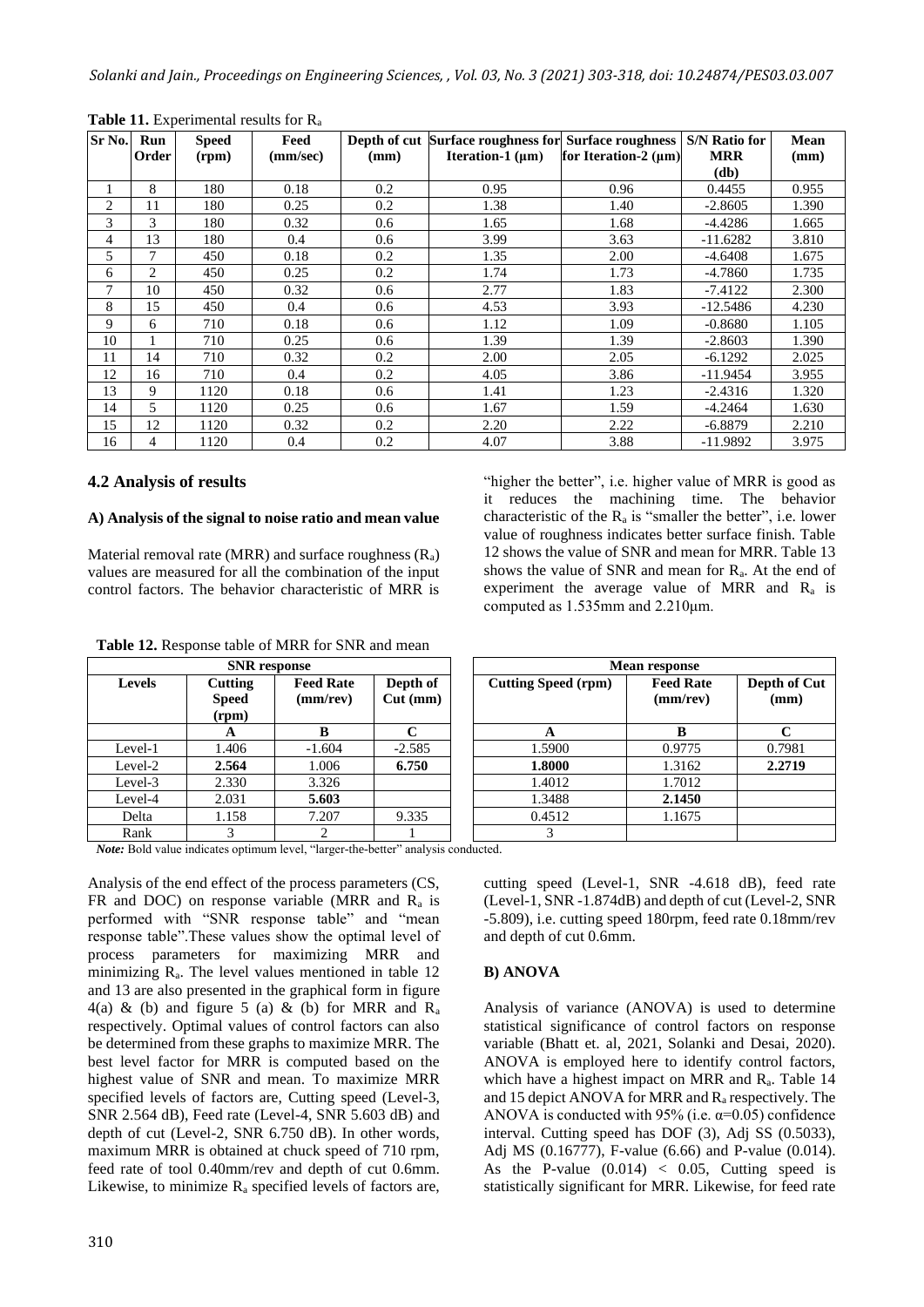– DOF (3), Adj SS (3.0336), Adj MS (1.01120), F-value (40.15) and P-value (0.000). For depth of cut, P-Value (0.000). Feed rate and depth of cut, both are statistically significant for MRR, as P-value <0.05. For  $R_a$  value, cutting speed has P-value (0.000), feed rate has P-value

**Table 13.** Response table of SNR and mean for R<sup>a</sup>

|               | <b>SNR</b> response                     |                              |                        |                            | <b>Mean response</b>               |                  |
|---------------|-----------------------------------------|------------------------------|------------------------|----------------------------|------------------------------------|------------------|
| <b>Levels</b> | <b>Cutting</b><br><b>Speed</b><br>(rpm) | <b>Feed Rate</b><br>(mm/rev) | Depth of<br>$Cut$ (mm) | <b>Cutting Speed (rpm)</b> | <b>Feed Rate</b><br>$(mm$ /rev $)$ | Depth of<br>(mm) |
| Level-1       | $-4.618$                                | $-1.874$                     | $-6.099$               | 1.954                      | 1.263                              | 2.239            |
| Level-2       | $-7.347$                                | $-3.688$                     | $-5.809$               | 2.485                      | 1.536                              | 2.181            |
| Level-3       | $-5.451$                                | $-6.214$                     |                        | 2.119                      | 2.050                              |                  |
| Level-4       | $-6.389$                                | $-12.028$                    |                        | 2.284                      | 3.993                              |                  |
| Delta         | 2.729                                   | 10.154                       | 0.296                  | 0.531                      | 2.730                              | 0.058            |
| Rank          |                                         |                              |                        |                            |                                    | 3                |

(0.000) and depth of cut has P-value (0.283). Cutting speed and feed rate are statistically significant for R<sup>a</sup> value as they have P-value<0.05. Since depth of cut has P-value  $> 0.05$ , it is not statistically significant.

|               | <b>SNR</b> response              |                              |                        |                            | <b>Mean response</b>               |                      |
|---------------|----------------------------------|------------------------------|------------------------|----------------------------|------------------------------------|----------------------|
| <b>Levels</b> | Cutting<br><b>Speed</b><br>(rpm) | <b>Feed Rate</b><br>(mm/rev) | Depth of<br>$Cut$ (mm) | <b>Cutting Speed (rpm)</b> | <b>Feed Rate</b><br>$(mm$ /rev $)$ | Depth of Cut<br>(mm) |
| evel-1        | $-4.618$                         | $-1.874$                     | $-6.099$               | 1.954                      | 1.263                              | 2.239                |
| evel-2        | $-7.347$                         | $-3.688$                     | $-5.809$               | 2.485                      | 1.536                              | 2.181                |
| evel-3        | $-5.451$                         | $-6.214$                     |                        | 2.119                      | 2.050                              |                      |
| evel-4        | $-6.389$                         | $-12.028$                    |                        | 2.284                      | 3.993                              |                      |
| Delta         | 2.729                            | 10.154                       | 0.296                  | 0.531                      | 2.730                              | 0.058                |
| Rank          |                                  |                              | 3                      |                            |                                    |                      |

*Note:* Bold value indicates optimum level, "smaller the better" analysis conducted.



#### **C. Regression analysis**

Regression analysis is used for the purpose of modeling and analysis. It is used to establish a relationship between a dependent variable and number of independent variables. In this case study, MRR and  $R_a$  are dependent variables, whereas, cutting speed (CS), feed rate (FR) and depth of cut (DOC) are independent variables. To obtain predictive analysis of MRR and Ra, linear regression model is used. The predictive equations for MRR and  $R_a$ , obtained from linear regression model are mention in equation 5 and 6 respectively.

$$
MRR_1 = -1.248 - 0.000363CS + 5.32FR + 3.68DOC
$$
 (5)  

$$
R_{a1} = -1.299 + 0.00019CS + 12.09FR
$$
  
- 0.058DOC (6)

Here,  $MRR_1$  and  $R_{a1}$  shows the predictive equations for MRR and  $R_a$ . For MRR, R-sq  $(96.34\%)$ , R-sq $\overline{(adj)}$ (95.43%) and R-sq(pred) (93.74). similarly, for  $R_a$ , R-sq (82.81%), R-sq(adj) (78.52%) and R-sq(pred) (70.72). Thus, Values of R-sq, R-sq(adj) and R-sq (pred) are nearer to each other, model predicts relatively



accurate outcome. Normal probability plot for MRR and  $R_a$  are plotted in figure 6(a) and (b). Actual versus predicted graphs for MRR and  $R_a$  is shown in figure 7(a) and (b).



**Figure 6(a).** Normal probability plot for MRR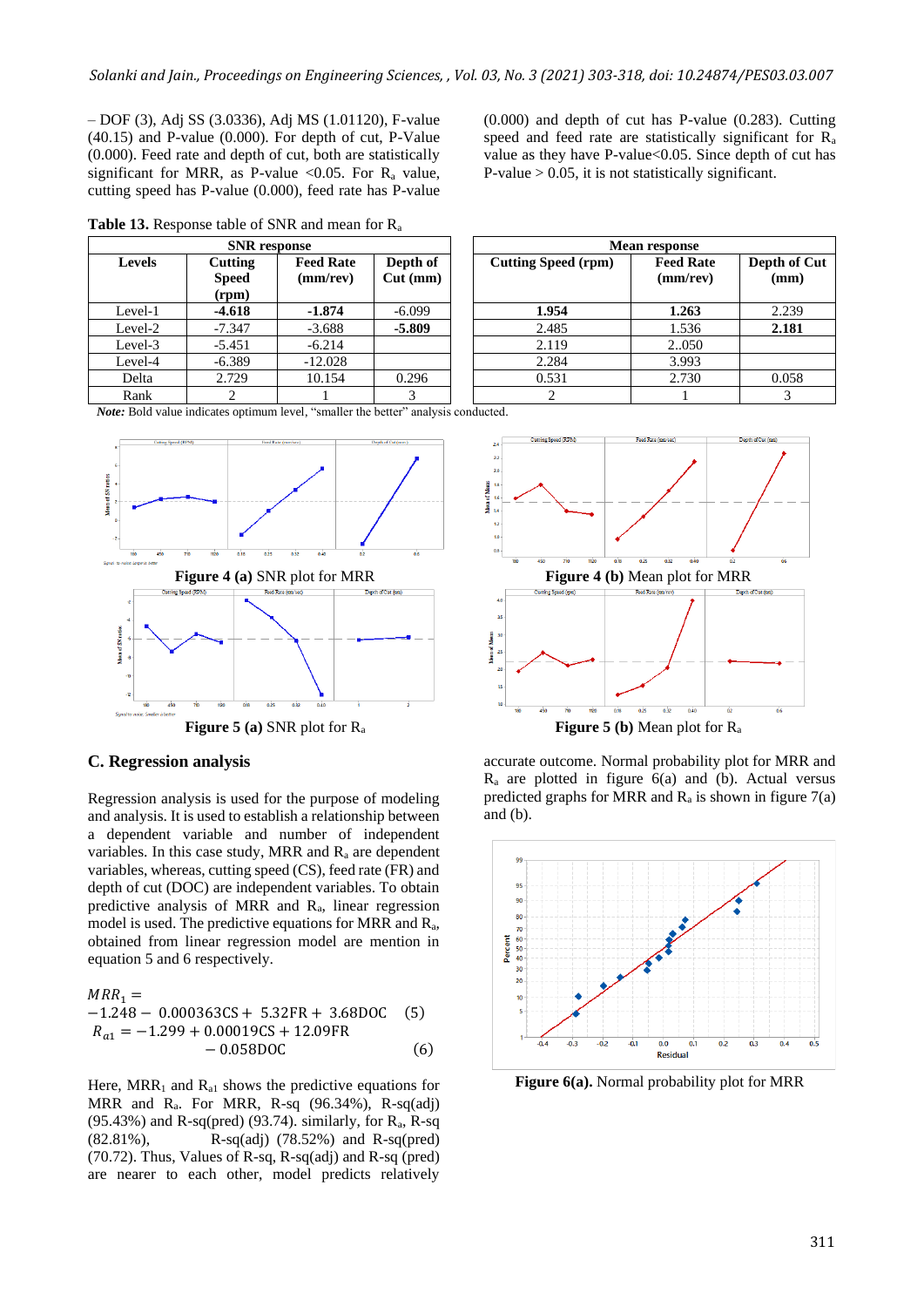

**Figure 6(b).** Normal probability plot for R<sub>a</sub>



**Figure 7(a).** Actual and predicted value plot using linear regression for MRR



**Figure 7(b).** Actual and predicted value plot using linear regression for R<sup>a</sup>

| <b>Fable 14.</b> ABOV A TOL WINN |               |         |                  |                      |                            |  |  |  |
|----------------------------------|---------------|---------|------------------|----------------------|----------------------------|--|--|--|
| Source                           | <b>DOF</b>    | Adj SS  | Adj<br><b>MS</b> | $F-$<br><b>Value</b> | <b>P</b> -<br><b>Value</b> |  |  |  |
|                                  | A             | B       | C                |                      |                            |  |  |  |
| Cutting<br>Speed                 | 3             | 0.5033  | 0.1677           | 6.66                 | 0.014                      |  |  |  |
| Feed rate                        | $\mathcal{R}$ | 3.0336  | 1.0112           | 40.15                | 0.000                      |  |  |  |
| Depth of<br>cut                  |               | 8.6878  | 8.6877           | 344.93               | 0.000                      |  |  |  |
| Error                            | 8             | 0.2015  | 0.02519          |                      |                            |  |  |  |
| Total                            | 15            | 12.4262 |                  |                      |                            |  |  |  |

|  | <b>Table 14.</b> ANOVA for MRR |  |
|--|--------------------------------|--|
|--|--------------------------------|--|

| Source           | <b>DOF</b> | Adj   | Adj       | $F-$         | <b>P.</b> |
|------------------|------------|-------|-----------|--------------|-----------|
|                  |            | SS    | <b>MS</b> | <b>Value</b> | Value     |
|                  | A          | в     | C         |              |           |
| Cutting<br>Speed | 3          | 0.620 | 0.206     | 20.26        | 0.000     |
| Feed rate        | 3          | 18.21 | 6.072     | 595.10       | 0.000     |
| Depth of         |            | 0.135 | 0.012     | 1.32         | 0.283     |
| cut              |            |       |           |              |           |
| Error            | 8          | 0.081 | 0.010     |              |           |

**Table 15.** ANOVA for R<sup>a</sup>

Total 15 18.93

#### **D. Confidence interval estimation and conformance experiment**

With Taguchi optimization technique, it is essential to conduct conformance experiment for optimized levels of control input parameters. For the estimation of optimum MRR and R<sub>a</sub>, equation 7 and 8 are used.

$$
MRR_{opt} = (A_2 - T_{MRR}) + (B_4 - T_{MRR}) + (C_2 - T_{MRR})
$$
  
+  $T_{MRR}$   
(7)  

$$
R_{a opt} = (A_1 - T_{Ra}) + (B_1 - T_{Ra}) + (C_2 - T_{Ra})
$$
  
+  $T_{Ra}$   
(8)

Here,  $(A_2, B_4, C_2)$  and  $(A_1, B_1, C_2)$  represents the optimum value of process parameters (i.e. (cutting speed, feed rate, depth of cut)), which are identified from table 12 and 13 for MRR and  $R_a$  respectively.  $T_{MRR}$  and  $T_{Ra}$  are the mean of all the MRR and  $R_a$  values obtained from the experiment (see table 12 and 13). From the calculations, it is estimated that  $T_{MRR}$ = 1.53499 mm and  $T_{Ra}$  = 2.0054 μm. As a result of calculations, Values of MRRopt and Raopt are estimated 3.14692 mm and 1.3872 μm. To identify accuracy of the optimized result confidence interval is estimated using following formula mentioned in equation 9.

$$
CI_{MRR,Ra} = \sqrt{F_{\alpha,1,f_e} \times v_e \times \left[\frac{1}{n_{eff}} + \frac{1}{R}\right]}
$$
(9)  
Where,  $n_{eff} = \frac{N}{1 + T_{dof}}$ 

In equation 9,  $F_{\alpha,1,f_e}$  is the F ratio at 95% confidence interval,  $f_e$  is the degree of freedom for error and  $\alpha$  is the significance level ( $\alpha$ =0.05).  $v_e$  referred to error of variance, R is the total replicates performed for confirmation experiment,  $n_{\text{eff}}$  are the effective number of replications. N is the total number of experiments and  $T_{dof}$ is the total degree of freedom for all the main variables. For MRR and R<sub>a</sub>,  $f_e$  (8) (see table 14 and 15),  $F_{0.05,1,8}$  = 5.32 (from F-table),  $v_{e_{MRR}}$  (0.02519) (see table 14),  $v_{e_{Rg}}$ (0.01020) (see table 15) and R (3) (i.e. number of confirmation experiment are three). N  $(16*2=32)$  (i.e. Total sixteen experiments with two replicates) and total degree of freedom associated in the estimated mean (Tdof=7). For Ra, *v<sup>e</sup>* (0.01020) (see, table 15)

$$
n_{eff} = \frac{32}{1+7} = 4
$$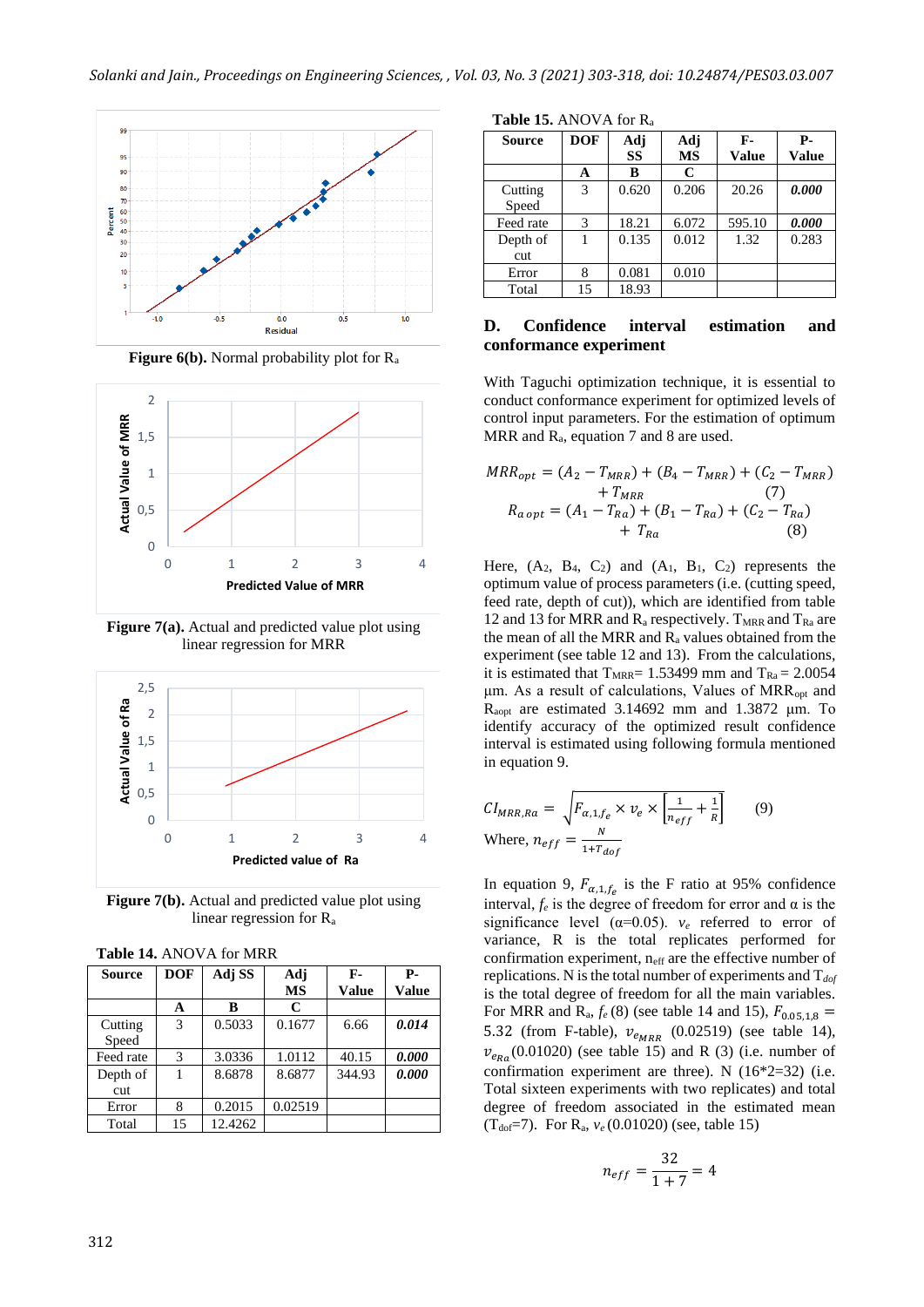$$
CI_{MRR} = \sqrt{5.32 \times 0.02519 \times \left[\frac{1}{4} + \frac{1}{3}\right]} = 0.2796 \quad (10)
$$

$$
CI_{R_a} = \sqrt{5.32 \times 0.01020 \times \left[\frac{1}{4} + \frac{1}{3}\right]} = 0.1799 \quad (11)
$$

Using equation 10 and 11, computed value of confidence interval for MRR and  $R_a$  is  $\pm$  0.1398 and  $\pm$ 0.0899, respectively. The estimated average optimal MRR and R<sup>a</sup> value with 95% confidence interval is;

$$
MRR_{opt} - CI_{MRR} < MRR_{exp} < MRR_{opt} + CI_{MRR}
$$
\n
$$
[3.14692-0.1398] < MRR_{exp} < [3.14692+0.1398]
$$
\n
$$
3.00712 < MRR_{exp} < 3.28672
$$
\n
$$
R_{app1} - CI_{Ra} < R_{app1} < R_{app1} - CI_{Ra}
$$
\n
$$
[1.3872-0.0899] < R_{app1} < [1.3872+0.0899]
$$
\n
$$
1.2973 < R_{app1} < 1.4771
$$

#### **E. Confirmation experiment**

The last step in design of experiment is confirmation test (Dvivedi and Kumar, 2007). Total, three confirmation tests are carried out at the optimum levels of process parameters. For MRR, optimum settings  $(A_4, B_2, C_2)$ selected. The average response for turning process with three repetitions is computed as 3.2220 mm, which is within the limits of the confidence interval of the predicted optimal MRR. Likewise, For Ra, optimum process parameter settings  $(A_1, B_1, C_2)$  selected. The mean response for turning process with three repetitions is computed as 1.4238 μm, which is within the limits of the confidence interval. Hence, computed optimal process parameters are verified.

#### **5. APPLICATION OF MULTI-CRITERIA DECISION MAKING (MCDM) TECHNIQUE**

#### **5.1 TOPSIS**

TOPSIS is one of the MCDM method used for solving conflicting criteria problems. The concept of TOPSIS method is identification of the best alternative solution, which has shortest distance from the best positive ideal solution and farthest distance from the negative ideal solution (Nguyen et. al, 2018). Criteria are categorized as cost and benefit. Cost criteria are "smaller-the-better" (e.g. Ra), benefit criteria are "larger-the-better" (e.g. MRR). The steps for TOPSIS are as follow.

#### **Step-1: Formulation of decision matrix**

The first step in TOPSIS method is the formulation of decision matrix and identification of cost and benefit attributes. In present case study, material removal rate (MRR) is considered as a benefit criterion, which indicates higher value is preferable. Surface roughness  $(R_a)$  of aluminium-6082 is considered as a cost criterion that indicates lower value of surface roughness is

preferable. Assume that P alternatives must be evaluated against Q criteria then the decision matrix (D) has an order of P $\times$ Q. (i.e.  $D_{16*2}$ )

$$
D_{P\times Q} = \begin{bmatrix} x_{11} & x_{12} & \cdots & x_{1j} & \cdots & \cdots & x_{1Q} \\ x_{21} & x_{22} & \cdots & x_{2j} & \cdots & \cdots & x_{2Q} \\ \vdots & \vdots & \vdots & \ddots & \vdots & \ddots & \vdots \\ x_{i1} & x_{i2} & \cdots & x_{ij} & \cdots & \cdots & x_{iq} \\ \vdots & \vdots & \vdots & \vdots & \vdots & \vdots & \vdots \\ x_{i1} & x_{i2} & \cdots & x_{ii} & \cdots & x_{ii} \\ \vdots & \vdots & \vdots & \vdots & \vdots & \vdots & \vdots \\ x_{p1} & x_{p2} & \cdots & x_{p1} & \cdots & x_{pq} \end{bmatrix}
$$

Where,  $X_{ij}$  (i=1, 2...P and j=1, 2...Q) represents value of i<sup>th</sup> alternative against j<sup>th</sup> criterion. For existing case study, the average value of MRR and  $R_a$  is taken for the TOPSIS study and the decision matrix appears as shown below.

|          | 0.455 | 0.955 |
|----------|-------|-------|
|          | 0.615 | 1.390 |
|          | 2.315 | 1.665 |
|          | 2.975 | 3.810 |
|          | 0.535 | 1.675 |
|          | 0.675 | 1.735 |
|          | 2.750 | 2.300 |
| D<br>$=$ | 3.240 | 4.230 |
|          | 1.385 | 1.105 |
|          | 2.055 | 1.390 |
|          | 1.000 | 2.025 |
|          | 1.165 | 3.955 |
|          | 1.535 | 1.320 |
|          | 1.920 | 1.630 |
|          | 0.740 | 2.210 |
|          | 1.200 | 3.975 |

#### **Step-2: Normalised Matrix**

The measuring unit for different property are different. Hence, it is necessary to bring all the data in standard normalised form using equation 12.

$$
N_{ij} = \frac{x_{ij}}{\sqrt{\sum x_{ij}^2}} \tag{12}
$$

$$
N = \begin{bmatrix} 0.0185 & 0.0269 \\ 0.0250 & 0.0393 \\ 0.0943 & 0.0471 \\ 0.1211 & 0.1077 \\ 0.0218 & 0.0474 \\ 0.0275 & 0.0491 \\ 0.1120 & 0.0650 \\ 0.1120 & 0.0650 \\ 0.0564 & 0.0312 \\ 0.0837 & 0.0393 \\ 0.0407 & 0.0573 \\ 0.0474 & 0.1118 \\ 0.0625 & 0.0373 \\ 0.0782 & 0.0461 \\ 0.0301 & 0.0625 \\ 0.0301 & 0.0625 \\ 0.0489 & 0.1124 \end{bmatrix}
$$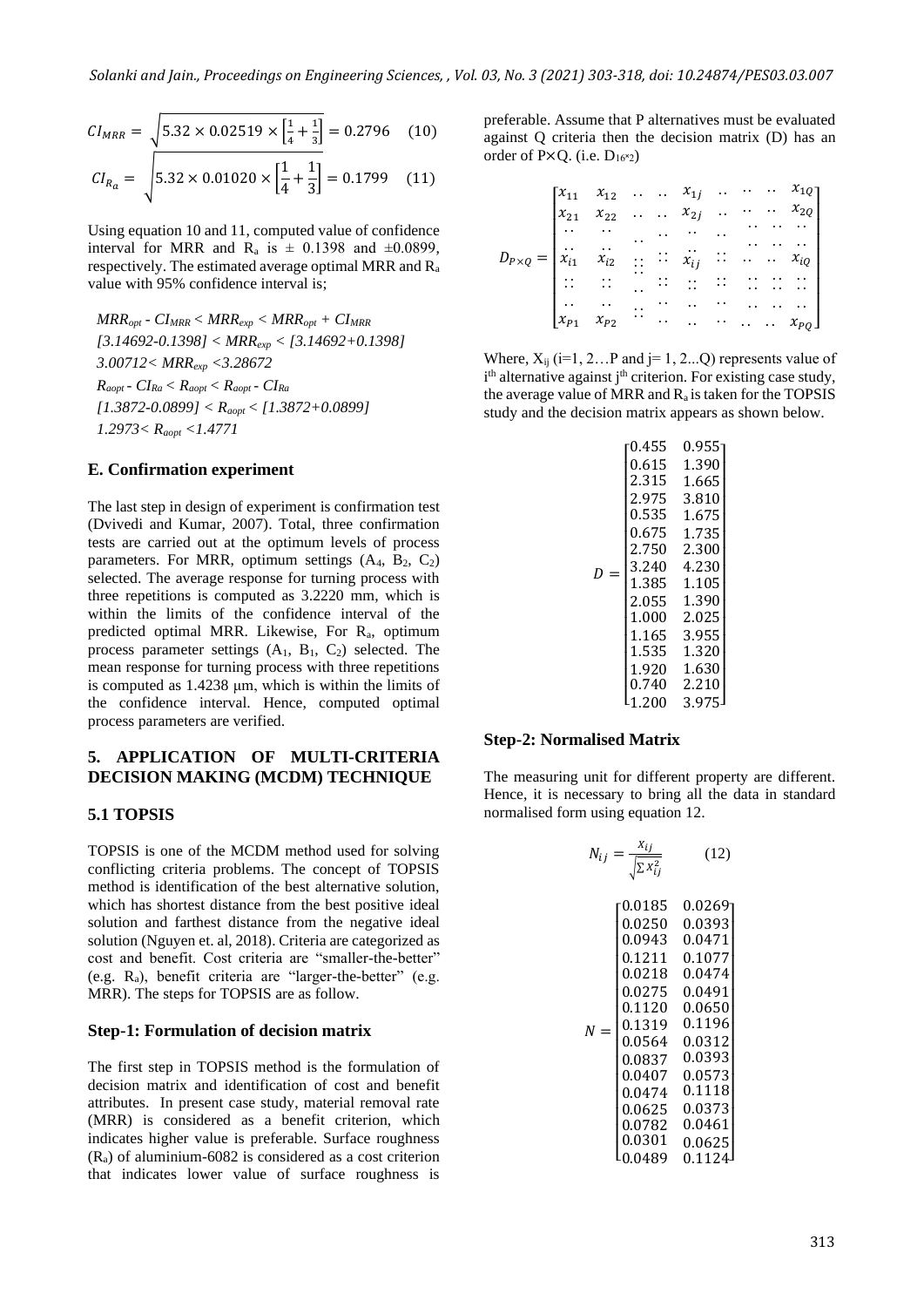#### **Step: 3 Weighted normalised Matrix**

Weighted normalised matrix  $(W_{ij})$  is computed by multiplication of respective column of normalised matrix with associated weight of criterion. The associated weights of criterion are taken as 0.67 for MRR and 0.33 for Ra.

$$
W = \begin{bmatrix} 0.0124 & 0.0089 \\ 0.0268 & 0.0130 \\ 0.0632 & 0.0155 \\ 0.0812 & 0.0356 \\ 0.0146 & 0.0156 \\ 0.0184 & 0.0162 \\ 0.0750 & 0.0215 \\ 0.0378 & 0.0395 \\ 0.0378 & 0.0103 \\ 0.0561 & 0.0130 \\ 0.0273 & 0.0189 \\ 0.0318 & 0.0369 \\ 0.0419 & 0.0123 \\ 0.0524 & 0.0152 \\ 0.0202 & 0.0206 \\ 0.0327 & 0.0371 \end{bmatrix}
$$

#### **Step 4: Calculation of positive and negative ideal points**

The positive (Ψ) and negative ( $\lambda$ ) ideal reference points are determined from normalised weighted matrix using following relation.

$$
\Psi = (d_1^+, d_2^+ \dots d_N^+)
$$
  

$$
\lambda = (d_1^-, d_2^-\dots d_N^-)
$$

Where,

 $d_i^+$  = Maximum value from jth column, if it is benefit criterion and minimum value from jth column, if it is cost criterion

$$
d_i^+ = (0.0884, 0.0089)
$$

 $d_i^-$ = Minimum value from jth column, if it is benefit criterion or maximum value from j<sup>th</sup> column, if it is cost criterion

$$
d_{i}^{-}=\left(0.0124,0.0395\right)
$$

#### **Step 5: Calculation of Euclidian distance**

The Euclidian distance of all the alternatives from the positive and negative ideal solution computed using following relation.

 $si+=j=1N(Wij-di+)2$  and  $si = j = 1N(Wij - di - )2$  for i=1,2, 3…M. Si+ is positive ideal and Si- is negative ideal solution.

#### **Step 6: separation measure**

The separation measure from Euclidian distance, can be computed using following relation.

$$
s = \frac{s_i^-}{s_i^- + s_i^+}
$$

Based on the separation measure, best alternative with highest value is selected. In current case study, alternative 7 ((i.e., CS (450rpm), FR (0.32mm/rev) and DOC (0.6mm)) is optimum. Table 16 depict Euclidian distance, separation measure and ranking alternative.

**Table 16**. Euclidian distance, separation measure and ranking of alternative

| Alternative<br>(Run Order) | $s_i^+$ | $s_i^-$ | S      | Rank |
|----------------------------|---------|---------|--------|------|
| $A-1$                      | 0.9738  | 0.5690  | 0.3688 | 9    |
| $A-2$                      | 0.9583  | 0.5348  | 0.3582 | 10   |
| $A-3$                      | 0.4903  | 0.7030  | 0.5891 | 04   |
| $A-4$                      | 0.4818  | 0.8258  | 0.6315 | 02   |
| $A-5$                      | 0.9684  | 0.5053  | 0.3429 | 12   |
| $A-6$                      | 0.9529  | 0.4990  | 0.3437 | 11   |
| $A-7$                      | 0.3142  | 0.8140  | 0.7215 | 01   |
| $A-8$                      | 0.5690  | 0.9738  | 0.6312 | 03   |
| $A-9$                      | 0.8120  | 0.5813  | 0.4172 | 08   |
| $A-10$                     | 0.5948  | 0.6558  | 0.5244 | 05   |
| $A-11$                     | 0.9051  | 0.4679  | 0.3408 | 13   |
| $A-12$                     | 0.9959  | 0.1324  | 0.1173 | 16   |
| $A-13$                     | 0.7710  | 0.4778  | 0.4284 | 07   |
| $A-14$                     | 0.6472  | 0.6073  | 0.4841 | 06   |
| $A-15$                     | 0.9510  | 0.4368  | 0.3148 | 14   |
| $A-16$                     | 0.9919  | 0.1361  | 0.1207 | 15   |

#### **5.2 GREY Relation analysis (GRA)**

Grey relation analysis functions on the normalisation of data between zero and one. This process is referred as Grey relation generation. Based on normalisation process, grey relation coefficient is computed to represent a correlation between actual and desired data. The overall grey relation grade is calculated by averaging the grey relation coefficient. This process converts multiobjective optimization problem into a single response function with stated aim of maximization of grey relation grade (Esme et. al, 2009).

#### **Step-1: Normalization of data**

Normalization process converts all the data values between zero and one. For a data set have a characteristic of "higher-the-better" (i.e. MRR) can be normalized by equation 13.

$$
x_i(k) = \frac{y_i(k) - \min y_i(k)}{\max y_i(k) - \min y_i(k)}\tag{13}
$$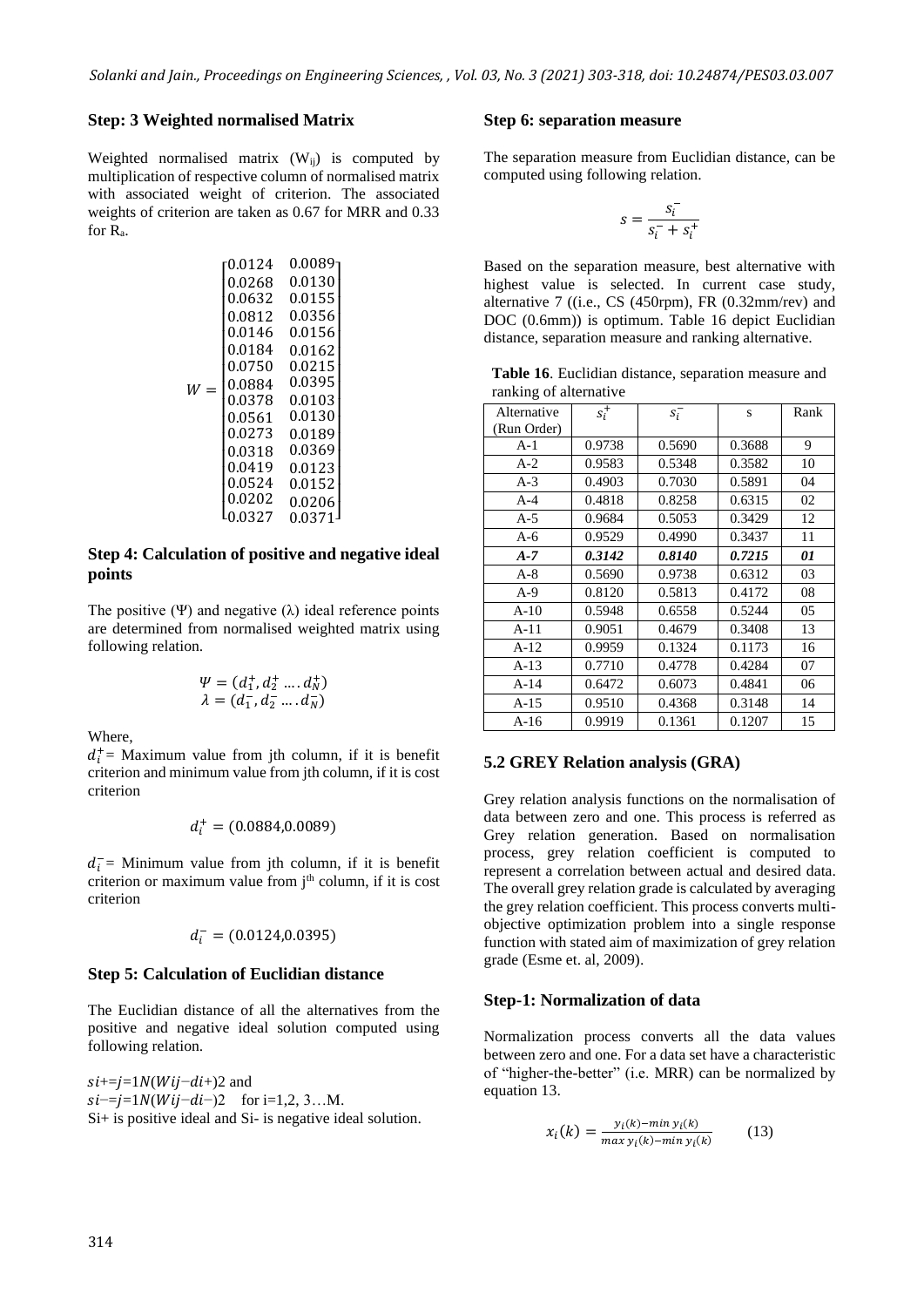For a data set have a characteristic of "smaller-the-better" (i.e. Ra) can be normalized using equation 14.

$$
x_i(k) = \frac{\max y_i(k) - y_i(k)}{\max y_i(k) - \min y_i(k)} \tag{14}
$$

Where,  $x_i(k)$  the value of alternative is after the grey relation generation,  $y_i(k)$  is the k<sup>th</sup> response.  $min y_i(k)$ and  $max y_i(k)$  are the smallest and largest value of  $y_i(k)$ for  $k^{th}$  response. An ideal sequence is  $x_0(k)$  ( $k =$ 1,2,3, … 16). Table 17 shows grey normalized matrix.

**Table 17.** Grey normalized matrix

| <b>MRR</b> | $\mathbf{R}_{\mathbf{a}}$ |
|------------|---------------------------|
| 1.000      | 0.0000                    |
| 0.9425     | 0.1341                    |
| 0.3321     | 0.2180                    |
| 0.0952     | 0.8720                    |
| 0.9713     | 0.2210                    |
| 0.9210     | 0.2393                    |
| 0.1759     | 0.4116                    |
| 0.0000     | 1.0000                    |
| 0.6661     | 0.0473                    |
| 0.4255     | 0.1341                    |
| 0.8043     | 0.3277                    |
| 0.7451     | 0.9162                    |
| 0.6122     | 0.1128                    |
| 0.4740     | 0.2073                    |
| 0.8977     | 0.3841                    |
| 0.7325     | 0.9223                    |

#### **Step-2: Grey relation coefficient**

The grey relation coefficient indicates relationship between all selected alternatives. The grey relation coefficient  $\xi_i(k)$  can be computed using following equation 15.

$$
\xi_i(k) = \frac{\Delta_{min} - \gamma \Delta_{max}}{\Delta_{0i}(k) + \gamma \Delta_{max}} (15)
$$

Where,  $\Delta_{0i}(k)$  is subtraction of the absolute value of  $x_i(k)$  and  $x_0(k)$ ,  $\Delta_{0i}(k) = ||x_i(k) - x_0(k)||$ ,  $\gamma$  is the distinguish coefficient ( $\gamma = 0.5$ ),  $\Delta_{min} = \forall_j^{min} \in$ *i*∀*k*<sup>*min*</sup>  $||x_0(k) - x_i(k)||$ = smallest value of  $\Delta_{0i}(k)$  and  $\Delta_{max} = \forall_j^{max} \in i \forall k^{max} ||x_0(k) - x_i(k)|| =$  largest value of  $\Delta_{0i}(k)$ . Table 18 shows grey relation coefficient matrix.

| <b>MRR</b> | $\mathbf{R}_{\mathbf{a}}$ |
|------------|---------------------------|
| 0.3333     | 1.0000                    |
| 0.3466     | 0.7885                    |
| 0.6009     | 0.6964                    |
| 0.8401     | 0.3644                    |
| 0.3398     | 0.6934                    |
| 0.3519     | 0.6763                    |
| 0.7397     | 0.5485                    |
| 1.0000     | 0.3333                    |
| 0.4288     | 0.9136                    |

**Table18.** Grey relation coefficient matrix (continued)

| <b>MRR</b> | Ra     |
|------------|--------|
| 0.5403     | 0.7885 |
| 0.3833     | 0.6041 |
| 0.4016     | 0.3531 |
| 0.4496     | 0.8159 |
| 0.5134     | 0.7069 |
| 0.3577     | 0.5655 |
| 0.4057     | 0.3515 |

#### **Step-3: Grey relation grade**

Before computing grey relation grade, grey relation coefficient values are multiplied with respective weights (i.e. MRR  $(0.67)$  and  $R_a (0.33)$ ). Grey relation grade can be computed using following relation,

$$
\epsilon_i = \frac{1}{n} \sum_{i=1}^n \xi_i(k) \quad (16)
$$

Where, n is the total number of the process responses, higher value of grey relation grade indicates the strong correlation between reference sequence  $x_0(k)$  and given sequence  $x_i(k)$ . Henceforth, higher grey relation grade indicates given alternative is closer to optimal. Table 19 shows the grey relation grade and ranking of alternative based on GRA.

**Table 19.** Grey relation grade and ranking of alternative

| <b>Alterative</b> | <b>Grey relation grade</b> | Rank |
|-------------------|----------------------------|------|
| A-1               | 0.2767                     | 09   |
| $A-2$             | 0.2462                     | 10   |
| $A-3$             | 0.3162                     | 04   |
| $A-4$             | 0.3416                     | 02   |
| $A-5$             | 0.2283                     | 12   |
| $A-6$             | 0.2295                     | 11   |
| $A-7$             | 0.3383                     | 03   |
| $A-8$             | 0.3900                     | 01   |
| $A-9$             | 0.2944                     | 06   |
| $A-10$            | 0.3111                     | 05   |
| $A-11$            | 0.2281                     | 13   |
| $A-12$            | 0.1928                     | 16   |
| $A-13$            | 0.2852                     | 08   |
| $A-14$            | 0.2886                     | 07   |
| $A-15$            | 0.2132                     | 14   |
| $A-16$            | 01939                      | 15   |

#### **6. Concluding remarks**

#### **6.1 Significance of the case study**

This case study constitutes a great contribution in the field of turning process as it explores initial optimal working condition including CS, FR and DOC parameters to optimize MRR and  $R_a$  as quality characteristics. The study uses application of Taguchi's orthogonal array for the generation of trial runs. The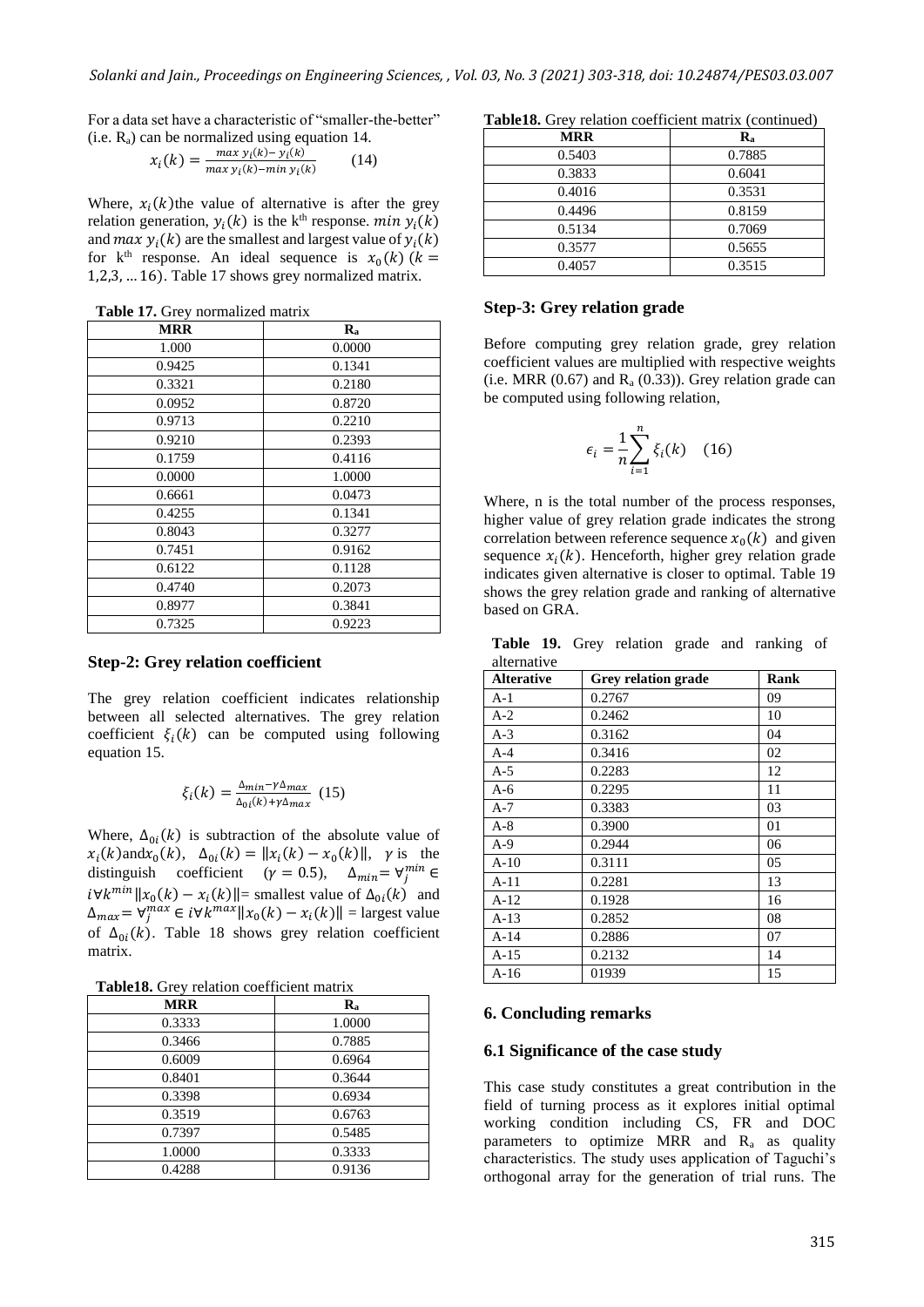selected process parameter combination also has significant effect on machining time, tool wear and associated cost. Thus, machining industries can get benefit through this study that details identification and optimization of process parameters for machining of aluminium-6082.

# **6.2 Conclusion**

In the existing case study, design of experiment is used to plan the experiment. The turning of aluminium-6082 is done with CVD coated tool tip CNMG 12 04 04-QM 235 and Enklo-68 water soluble cutting oil as working conditions. Based on SNR and mean value, optimum cutting conditions are identified for MRR and Ra. Statistical significance of process parameters is decided with ANOVA. Confirmation test is carried out to verify selected optimum levels of process parameters. Taguchi method is integrated with TOPSIS and GRA to identify levels of factors for multi-criteria optimization of MRR and Ra. Based on this case study, following conclusions are drawn.

- Taguchi method is effective tool to optimize process parameters with limited number of trials.
- CVD coated carbide inserts with cutting oil Enklo-68 works very well with aluminium-6082 and is recommended for turning of aluminium-6082.
- The optimal levels of process parameters for MRR and  $R_a$  is observed at  $A_2B_4C_2$  (i.e. cutting sped 450rpm, feed rate 0.4mm/sec and depth of cut 0.6mm) and  $A_1B_1C_2$  (i.e. cutting sped 180rpm, feed rate 0.18mm/sec and depth of cut 0.6mm).
- As per the statistical analysis, depth of cut is most significant parameter for MRR, and feed rate is most significant parameter for Ra.
- Developed linear regression model shows very high correlation for MRR (0.96) between actual experimental results and predicted results. The correlation value for  $R_a$  is (0.82).
- TOPSIS and GRA methodology has been found effective for identification of optimal process parameter combination for best machining performance combination of MRR and Ra. TOPSIS suggests optimal setting as  $A_2B_3C_2$  (i.e. cutting sped 450rpm, feed rate 0.32mm/sec and depth of cut 0.6mm). While, GRA suggests optimal process parameter setting as  $A_2B_4C_2$ (i.e. cutting sped 450rpm, feed rate 0.40mm/sec and depth of cut 0.6mm).

# **6.3 Limitations and future work**

Limitation of this study is that the experiment involved a few numbers of process parameters. In future, several more process parameters shall be considered. A further limitation is that the study involved gear drive turning center; however, in future work, a precise CNC machine tool can be used to compare current results with future results. Moreover, there are no studies reported related to the machining of Aluminium-6082, the selected range of process parameter (Cutting speed (180 to 1120 rpm), feed rate (0.18 to 0.40mm/sec), depth of cut (0.2 to 0.6mm)) would be not wide enough. Thus, the study should involve a wide range of process parameter to further optimized process parameters. Another limitation of existing case study is that statistical analysis shows the value of R-sq and R-sq(adj) for  $R_a$  is 82.81 and 78.52 respectively. It is better to have both the values above 95% and nearly the same. It is suggested to improve these values in extended analysis.

# **References:**

- Ananthakumar, K., Rajamani, D., Balasubramanian, E., & Davim, J. P. (2019). Measurement and optimization of multiresponse characteristics in plasma arc cutting of Monel 400™ using RSM and TOPSIS. *Measurement*, *135*, 725-737. doi: [https://doi.org/10.1016/j.measurement.2018.12.010.](https://doi.org/10.1016/j.measurement.2018.12.010)
- Anderson, V. L., & McLean, R. A. (1974). *Design of experiments: a realistic approach* (Vol. 5). CRC Press.
- Balasubramaniyan, S., & Selvaraj, T. (2017). Application of integrated Taguchi and TOPSIS method for optimization of process parameters for dimensional accuracy in turning of EN25 steel. *Journal of the Chinese Institute of Engineers*, *40*(4), 267-274. doi[: https://doi.org/10.1080/02533839.2017.1308233.](https://doi.org/10.1080/02533839.2017.1308233)
- Bartoszuk, M., & Gupta, M. K. (2018). Assessment of surface roughness in MQL assisted turning process of titanium alloy with application of TOPSIS-AHP method. *Journal of Machine Engineering*, *18*. doi: 10.5604/01.3001.0012.0936.
- Bhatt, P., Solanki, M., Joshi, A., & Chaudhari, V. (2020). Experimental Investigation and Optimization of Process Parameters in Oblique Machining Process for Hard-to-Cut Materials Using Coated Inserts. *Applied Mechatronics and Mechanics: System Integration and Design*, 191-208.
- Deresse, N. C., Deshpande, V., & Taifa, I. W. (2020). Experimental investigation of the effects of process parameters on material removal rate using Taguchi method in external cylindrical grinding operation. *Engineering Science and Technology, an International Journal*, *23*(2), 405-420. doi[: https://doi.org/10.1016/j.jestch.2019.06.001.](https://doi.org/10.1016/j.jestch.2019.06.001)
- Dvivedi, A., & Kumar, P. (2007). Surface quality evaluation in ultrasonic drilling through the Taguchi technique. *The International Journal of Advanced Manufacturing Technology*, *34*(1-2), 131-140. doi: [https://doi.org/10.1007/s00170-](https://doi.org/10.1007/s00170-006-0586-3) [006-0586-3.](https://doi.org/10.1007/s00170-006-0586-3)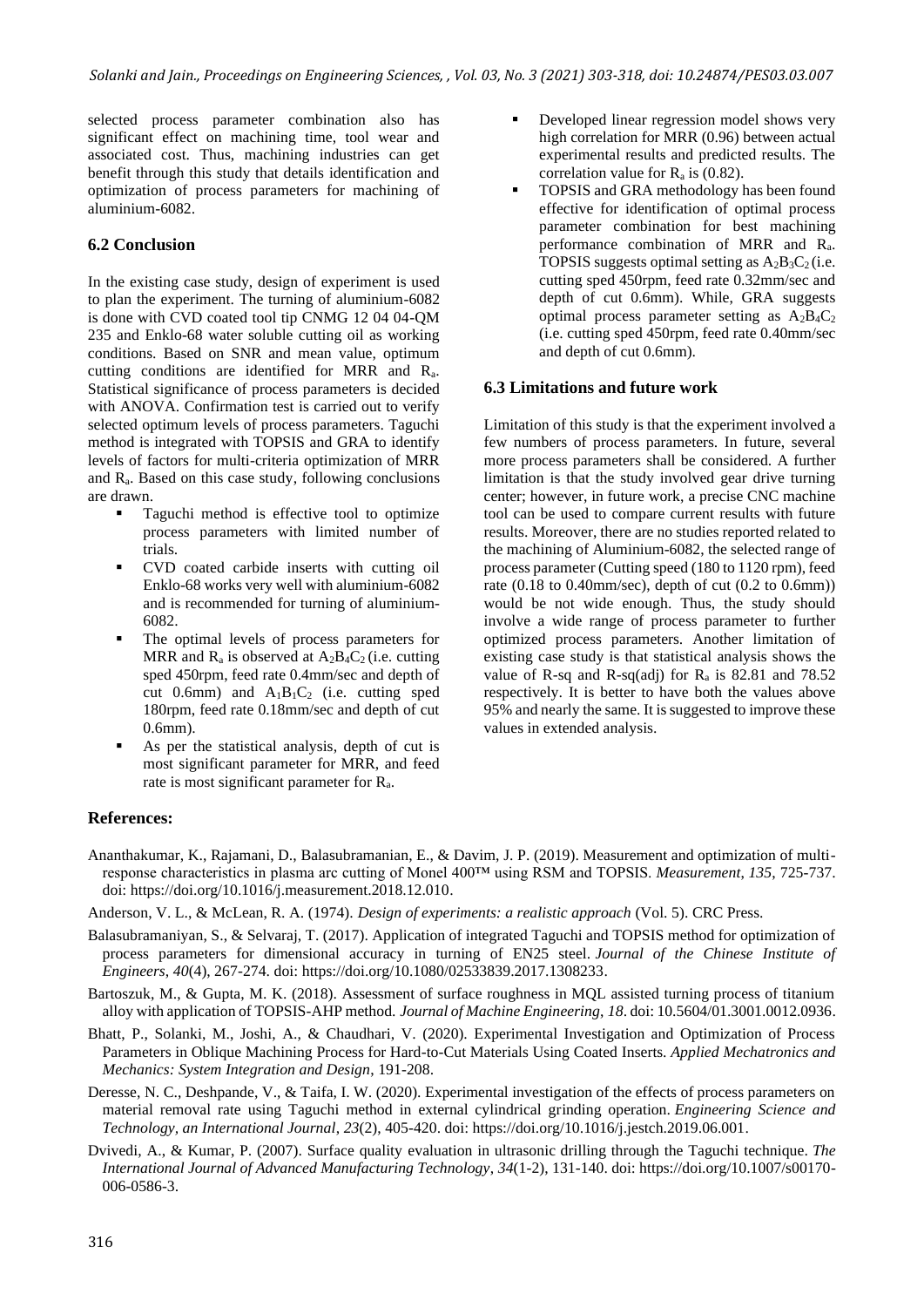- Gok, A. (2015). A new approach to minimization of the surface roughness and cutting force via fuzzy TOPSIS, multiobjective grey design and RSA. *Measurement*, *70*, 100-109. doi: [https://doi.org/10.1016/j.measurement.2015.03.037.](https://doi.org/10.1016/j.measurement.2015.03.037)
- Greyjevo, O. & Metodo, A. (2009). Optimization of weld bead geometry in TIG welding process using grey relation analysis and Taguchi method. *Materiali in tehnologije*, *43*(3), 143-149.
- Gupta, M. K., Sood, P. K., Singh, G., & Sharma, V. S. (2018). Investigations of performance parameters in NFMQL assisted turning of titanium alloy using TOPSIS and particle swarm optimisation method. *International Journal of Materials and Product Technology*, *57*(4), 299-321. doi[: http://dx.doi.org/10.1504/IJMPT.2018.095116.](http://dx.doi.org/10.1504/IJMPT.2018.095116)
- Kataria, R., & Kumar, J. (2014). A comparison of the different multiple response optimization techniques for turning operation of AISI O1 tool steel. *Journal of Engineering Research*, *4*(2), 1-24. doi: [http://dx.doi.org/10.7603%2Fs40632-014-0030-z.](http://dx.doi.org/10.7603%2Fs40632-014-0030-z)
- Khan, A., & Maity, K. (2017). Application of MCDM-based TOPSIS method for the selection of optimal process parameter in turning of pure titanium. *Benchmarking: An International Journal*. doi: [https://doi.org/10.1108/BIJ-01-](https://doi.org/10.1108/BIJ-01-2016-0004) [2016-0004.](https://doi.org/10.1108/BIJ-01-2016-0004)
- Koyee, R. D., Heisel, U., Eisseler, R., & Schmauder, S. (2014). Modeling and optimization of turning duplex stainless steels. *Journal of Manufacturing Processes*, *16*(4), 451-467. doi[: https://doi.org/10.1016/j.jmapro.2014.05.004.](https://doi.org/10.1016/j.jmapro.2014.05.004)
- Kumar, R., Bilga, P. S., & Singh, S. (2017). Multi objective optimization using different methods of assigning weights to energy consumption responses, surface roughness and material removal rate during rough turning operation. *Journal of cleaner production*, *164*, 45-57. doi: [https://doi.org/10.1016/j.jclepro.2017.06.077.](https://doi.org/10.1016/j.jclepro.2017.06.077)
- Lan, T. S. (2010). Fuzzy Taguchi deduction optimization on multi-attribute CNC turning. *Transactions of the Canadian Society for Mechanical Engineering*, *34*(3-4), 401-415. doi: [https://doi.org/10.1139/tcsme-2010-0024.](https://doi.org/10.1139/tcsme-2010-0024)
- Majumder, H., & Saha, A. (2018). Application of MCDM based hybrid optimization tool during turning of ASTM A588. *Decision Science Letters*, *7*(2), 143-156. doi: 10.5267/j.dsl.2017.6.003.
- Montgomery, D. C. (2017). *Design and analysis of experiments*. John wiley & sons.
- Nadda, R., Kumar, R., Singh, T., Chauhan, R., Patnaik, A., & Gangil, B. (2018). Experimental investigation and optimization of cobalt bonded tungsten carbide composite by hybrid AHP-TOPSIS approach. *Alexandria engineering journal*, *57*(4), 3419-3428. doi: [https://doi.org/10.1016/j.aej.2018.07.013.](https://doi.org/10.1016/j.aej.2018.07.013)
- Nguyen, H. P., Pham, V. D., & Ngo, N. V. (2018). Application of TOPSIS to Taguchi method for multi-characteristic optimization of electrical discharge machining with titanium powder mixed into dielectric fluid. *The International Journal of Advanced Manufacturing Technology*, *98*(5), 1179-1198. doi: [https://doi.org/10.1007/s00170-018-2321-2.](https://doi.org/10.1007/s00170-018-2321-2)
- Opricovic, S., & Tzeng, G. H. (2004). Compromise solution by MCDM methods: A comparative analysis of VIKOR and TOPSIS. *European journal of operational research*, *156*(2), 445-455. doi: [https://doi.org/10.1016/S0377-](https://doi.org/10.1016/S0377-2217(03)00020-1) [2217\(03\)00020-1.](https://doi.org/10.1016/S0377-2217(03)00020-1)
- Palanisamy, A., Selvaraj, T., & Sivasankaran, S. (2018). Optimization of Turning Parameters of Machining Incoloy 800H Superalloy Using Cryogenically Treated Multilayer CVD-Coated Tool. *Arabian Journal for Science and Engineering*, *43*(9), 4977-4990. doi[: https://doi.org/10.1007/s13369-018-3287-y.](https://doi.org/10.1007/s13369-018-3287-y)
- Palanisamy, A., & Selvaraj, T. (2019). Optimization of turning parameters for surface integrity properties on incoloy 800H superalloy using cryogenically treated multi-layer CVD coated tool. *Surface Review and Letters*, *26*(02). [https://doi.org/10.1142/S0218625X18501391.](https://doi.org/10.1142/S0218625X18501391)
- Palanisamy, D., & Senthil, P. (2016). Optimization on turning parameters of 15-5PH stainless steel using Taguchi based grey approach and Topsis. *Archive of Mechanical Engineering*, *63*(3), 397-412. doi: [http://dx.doi.org/10.1515%2Fmeceng-2016-0023.](http://dx.doi.org/10.1515%2Fmeceng-2016-0023)
- Parida, A. K., & Routara, B. C. (2014). Multi response optimization of process parameters in turning of GFRP using TOPSIS method. *International scholarly research notices*, *2014*. doi: [http://dx.doi.org/10.1155/2014/905828.](http://dx.doi.org/10.1155/2014/905828)
- Ramesh, S., Viswanathan, R., & Ambika, S. (2016). Measurement and optimization of surface roughness and tool wear via grey relational analysis, TOPSIS and RSA techniques. *Measurement*, *78*, 63-72. doi: [https://doi.org/10.1016/j.measurement.2015.09.036.](https://doi.org/10.1016/j.measurement.2015.09.036)
- Rao, C. M., & Venkatasubbaiah, K. (2016). Applicationof MCDM Approach-TOPSISfor the Multi-Objective Optimization Problem. *International Journal of Grid and Distributed Computing*, *9*(10), 17-32. doi: [https://www.earticle.net/Article/A288111.](https://www.earticle.net/Article/A288111)
- Raykar, S., & Dabade, U. (2016, December). Optimization of High Pressure Coolant Assisted Turning of Inconel 718 using TOPSIS. In *International Conference on Communication and Signal Processing 2016 (ICCASP 2016)*. Atlantis Press. doi: [https://dx.doi.org/10.2991/iccasp-16.2017.19.](https://dx.doi.org/10.2991/iccasp-16.2017.19)
- Ribeiro, J., Lopes, H., Queijo, L., & Figueiredo, D. (2017). Optimization of cutting parameters to minimize the surface roughness in the end milling process using the Taguchi method. *Periodica Polytechnica Mechanical Engineering*, *61*(1), 30-35. doi: [https://doi.org/10.3311/PPme.9114.](https://doi.org/10.3311/PPme.9114)